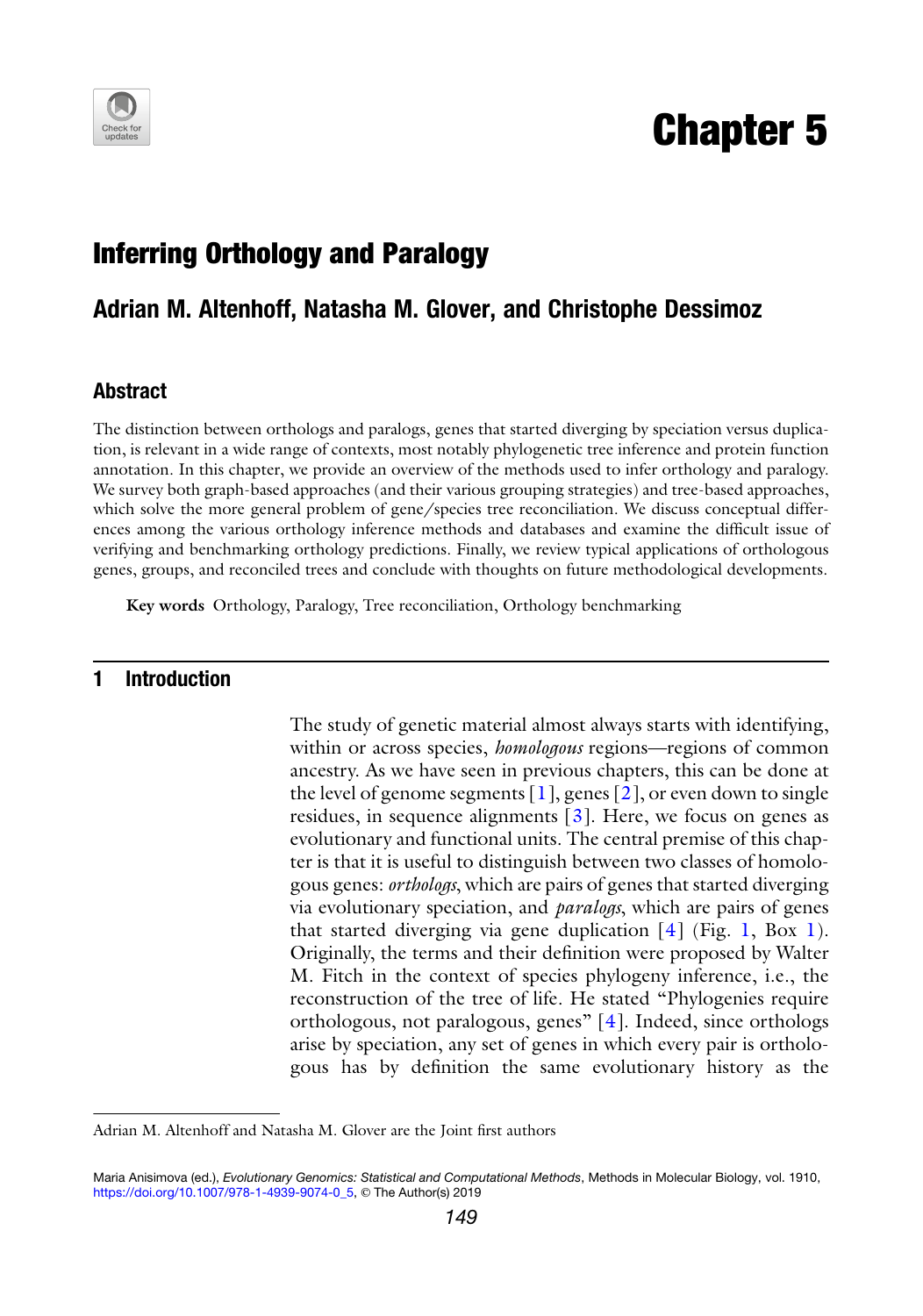<span id="page-1-0"></span>

Fig. 1 (a) Simple evolutionary scenario of a gene family with two speciation events  $(S_1 \text{ and } S_2)$  and one duplication event (star). The type of events completely and unambiguously define all pairs of orthologs and paralogs: The frog gene is orthologous to all other genes (they coalesce at  $S_1$ ). The red and blue genes are orthologs between themselves (they coalesce at  $S_2$ ), but paralogs between each other (they coalesce at star). (b) The corresponding orthology graph. The genes are represented here by vertices and orthology relationships by edges. The frog gene forms *one-to-many* orthology with both the human and dog genes, because it is orthologous to more than one sequence in each of these organisms. In such cases, the bi-directional best-hit approach only recovers one of the relations (the highest scoring one). Note that in contrary to BBH, the nonsymmetric BeTs approach—simply taking the best genome-wide hit for each gene regardless of reciprocity—would in the situation of a lost blue human gene infer an incorrect orthologous relation between the blue dog and red human gene

underlying species. These days, however, the most frequent motivation for the orthology/paralogy distinction is to study and predict gene function: it is generally believed that orthologs—because they were the same gene in the last common ancestor of the species involved—are likely to have similar biological function. By contrast, paralogs—because they result from duplicated genes that have been retained, at least partly, over the course of evolution—are believed to often differ in function. Consequently, orthologs are of interest to infer function computationally, while paralogs are commonly used to study function innovation.

#### <span id="page-1-1"></span>Box 1: Terminology

Homology is a relation between a pair of genes that share a common ancestor. All pairs of genes in the below figure are homologous to each other.



(continued)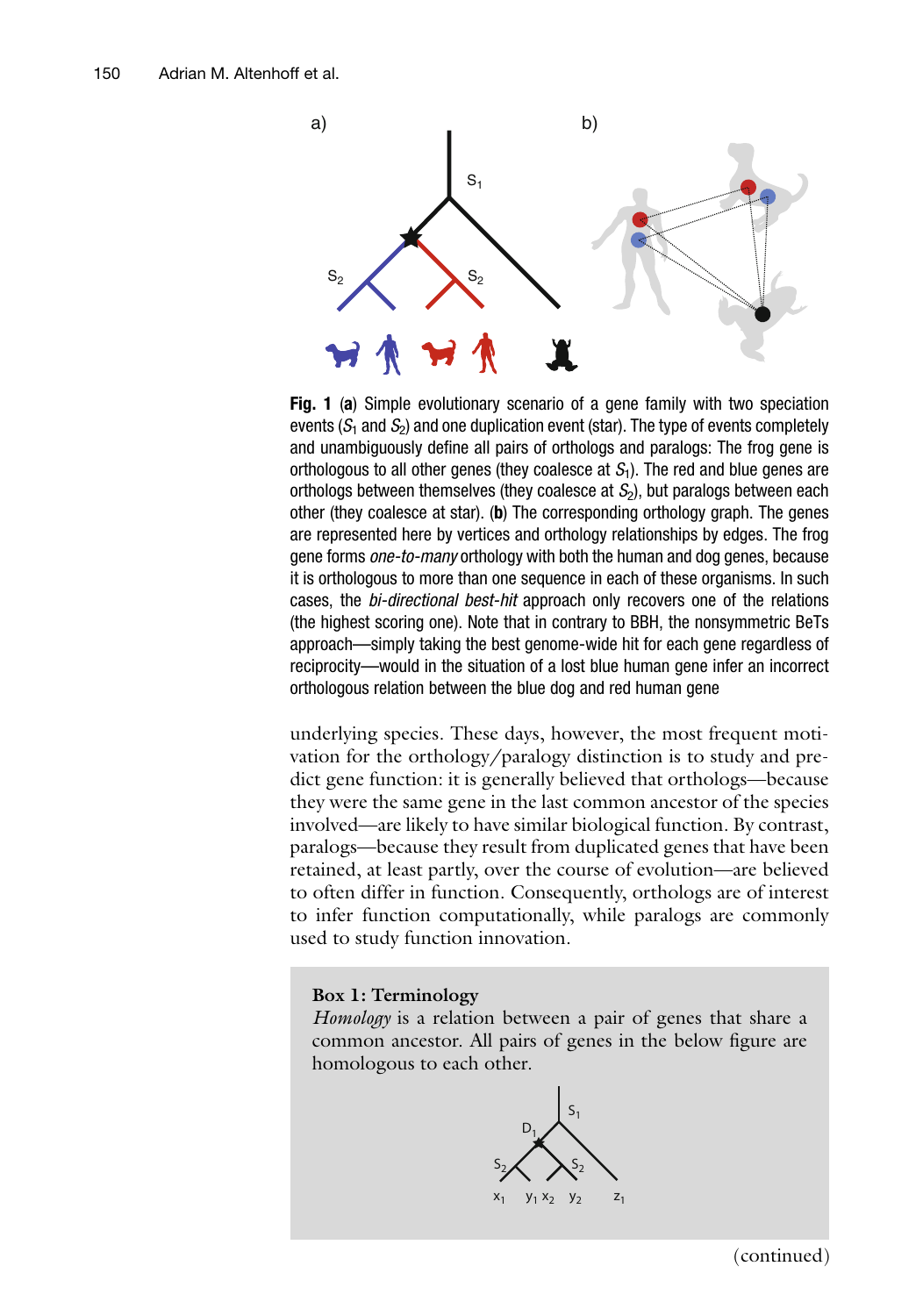Box 1: (continued)

Orthology is a relation defined over a pair of homologous genes, where the two genes have emerged through a specia-tion event [[4\]](#page-22-3). Example pairs of orthologs are  $(x_1, y_1)$  or  $(x_2,$  $z_1$ ). Orthologs can be further subclassified into one-to-one, one-to-many, many-to-one, and many-to-many orthologs. The qualifiers *one* and *many* indicate for each of the two involved genes whether they underwent an additional duplication after the speciation between the two genomes. Hence, the gene pair  $(x_1, y_1)$  is an example of a one-to-one orthologous pair, whereas  $(x_2, z_1)$  is a many-to-one ortholog relation.

Paralogy is a relation defined over a pair of homologous genes that have emerged through a gene duplication, e.g.,  $(x_1,$  $(x_2)$  or  $(x_1, y_2)$ .

In-Paralogy is a relation defined over a triplet. It involves a pair of genes and a speciation event of reference. A gene pair is an in-paralog if they are paralogs and duplicated *after* the speciation event of reference [\[5\]](#page-22-4). The pair  $(x_1, y_2)$  are in-paralogs with respect to the speciation event  $S_1$ .

Out-Paralogy is also a relation defined over a pair of genes and a speciation event of reference. This pair is out-paralogs if the duplication event through which they are related to each other *predates* the speciation event of reference. Hence, the pair  $(x_1, y_2)$  are out-paralogs with respect to the speciation event  $S_2$ .

Co-orthology is a relation defined over three genes, where two of them are in-paralogs with respect to the speciation event associated to the third gene. The two in-paralogous genes are said to be *co-orthologous* to the third (out-group) gene. Thus,  $x_1$  and  $y_2$  are co-orthologs with respect to  $z_1$ .

Homoeology is a specific type of homologous relation in a polyploid species, which thus contain multiple "sub-genomes." This relation describes pairs of genes that originated by speciation and were brought back together in the same genome by allopolyploidization (hybridization)  $[6]$  $[6]$  $[6]$ . Thus, in the absence of rearrangement, homoeologs can be thought of as orthologs between sub-genomes.

In this chapter, we first review the main methods used to infer orthology and paralogy, including recent techniques for scaling up algorithms to big data. We then discuss the problem of benchmarking orthology inference. In the last main section, we focus on various applications of orthology and paralogy.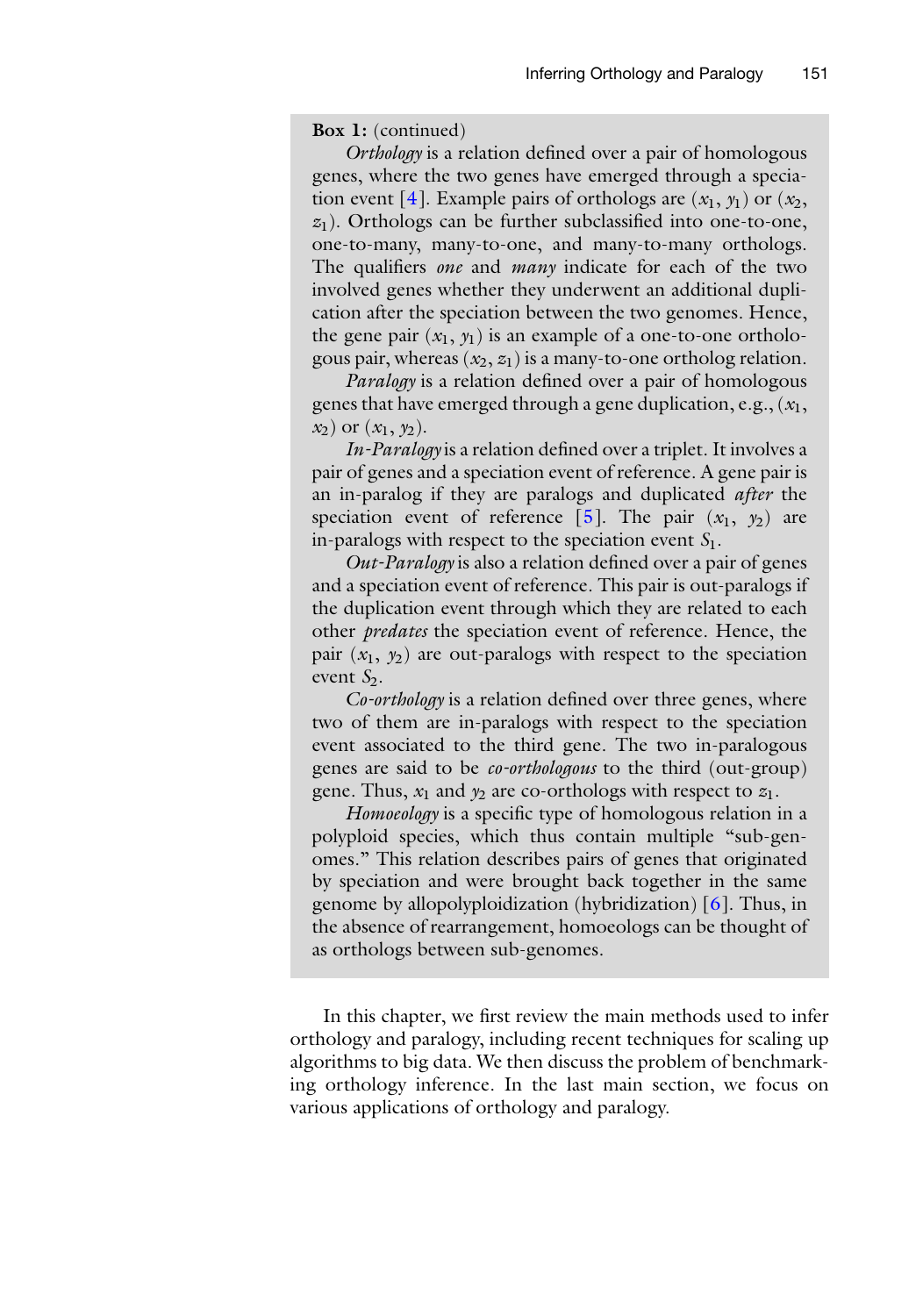# 2 Inferring Orthology

Most orthology inference methods can be classified into two major types: graph-based methods and tree-based methods [\[7\]](#page-22-6). Methods of the first type rely on graphs with genes (or proteins) as nodes and evolutionary relationships as edges. They infer whether these edges represent orthology or paralogy and build clusters of genes on the basis of the graph. Methods of the second type are based on gene/ species tree reconciliation, which is the process of annotating all splits of a given gene tree as duplication or speciation, given the phylogeny of the relevant species. From the reconciled tree, it is trivial to derive all pairs of orthologous and paralogous genes. All pairs of genes which coalesce in a speciation node are orthologs and paralogs if they split at a duplication node. In this section, we present the concepts and methods associated with the two types and discuss the advantages, limitations, and challenges associated with them.

2.1 Graph-Based Methods Graph-based approaches were originally motivated by the availability of complete genome sequences and the need for efficient methods to detect orthology. They typically run in two phases: a graph construction phase, in which pairs of orthologous genes are inferred (implicitly or explicitly) and connected by edges, and a clustering phase, in which groups of orthologous genes are constructed based on the structure of the graph.

2.1.1 Graph Construction Phase: Orthology Inference In its most basic form, the graph construction phase identifies orthologous genes by considering pairs of genomes at a time. The main idea is that between any given two genomes, the orthologs tend to be the homologs that diverged least. Why? Because assuming that speciation and duplication are the only types of branching events, the orthologs branched by definition at the latest possible time point—the speciation between the two genomes in question. Therefore, using sequence similarity score as surrogate measure of closeness, the basic approach identifies the corresponding ortholog of each gene through its genome-wide best hit  $(BeT)$ —the highest scoring match in the other genome [\[8](#page-22-7)]. To make the inference symmetric (as orthology is a symmetric relation), it is usually required that BeTs be reciprocal, i.e., that orthology be inferred for a pair of genes  $g_1$  and  $g_2$  if and only if  $g_2$  is the BeT of  $g_1$  and  $g_1$  is the BeT of  $g_2$  [[9\]](#page-22-8). This symmetric variant, referred to as *bi-direc*tional best hit (BBH), has also the merit of being more robust against a possible gene loss in one of the two lineages (Fig. [1](#page-1-0)).

> Inferring orthology from BBH is computationally efficient, because each genome pair can be processed independently and high-scoring alignments can be computed efficiently using dynamic programming [\[10](#page-22-9)] or heuristics such as BLAST [\[11\]](#page-22-0). Overall, the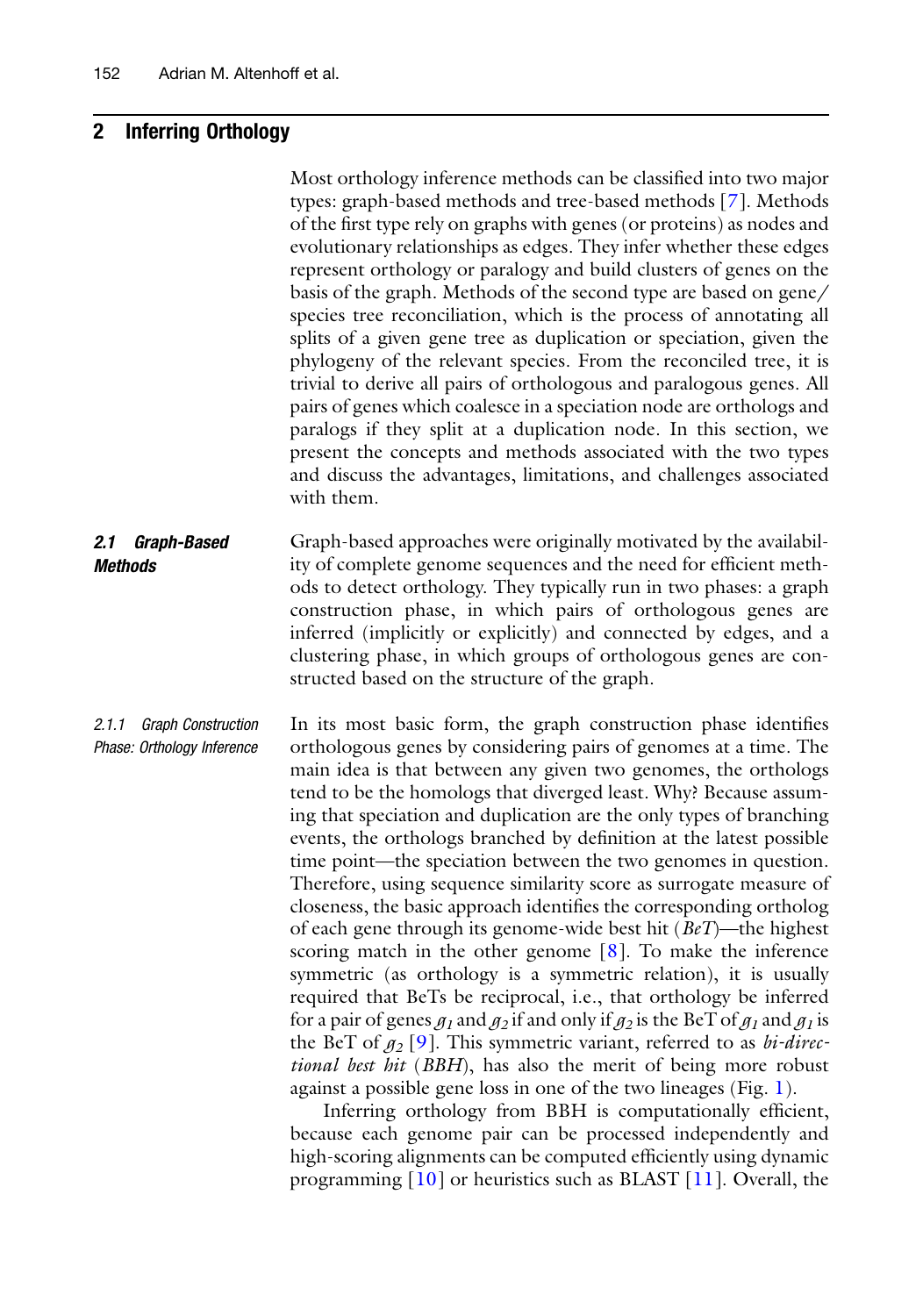<span id="page-4-0"></span>time complexity scales quadratically in terms of the total number of genes (Box [2](#page-4-0)). Furthermore, the implementation of this kind of algorithm is simple.

# Box 2: Computational Considerations for Scaling to Many Genomes

Time complexity—the amount of time for an algorithm to run as a function of the input—is an important consideration when dealing with big data. This is relevant for inferring orthologs and paralogs due to the massive amounts of sequence data. Thus, it is necessary to consider the time complexity of the inference algorithms, especially when scaling for large and multiple genomes. In computer science, this is commonly denoted in terms of "Big O" notation, which expresses the scaling behavior of the algorithm, up to a constant factor. Below are listed the common time complexities for aspects of some orthology inference algorithms, in order of most efficient to least efficient.

#### Linear time

•  $O(n)$ : Optimal algorithm to reconcile rooted, fully resolved gene tree and species tree [\[12\]](#page-22-10); Hieranoid algorithm, which recursively merges genomes along the species tree to avoid all-against-all computation [[13\]](#page-22-11).

Quadratic time

 $\bullet$   $O(n^2)$ : The all-against-all stage central to many orthology algorithms scales quadratically, where  $n$  is total number of genes.

#### Cubic time

 $\bullet$   $O(n^3)$ : The COG database's graph-based clustering merge triplets of homologs which share a common face until no more can be added.

#### NP-complete

<sup>l</sup> "Nondeterministic polynomial time," a large class of algorithms for which no solution in polynomial time is known, (e.g. scaling exponentially with respect to the input size), and thus are impractical. NP-complete problems are typically solved approximately, using heuristics. For instance, maximum likelihood gene tree estimation is NP-complete [\[14](#page-22-12)].

However, orthology inference by BBH has several limitations, which motivated the development of various improvements (Table [1](#page-5-0)).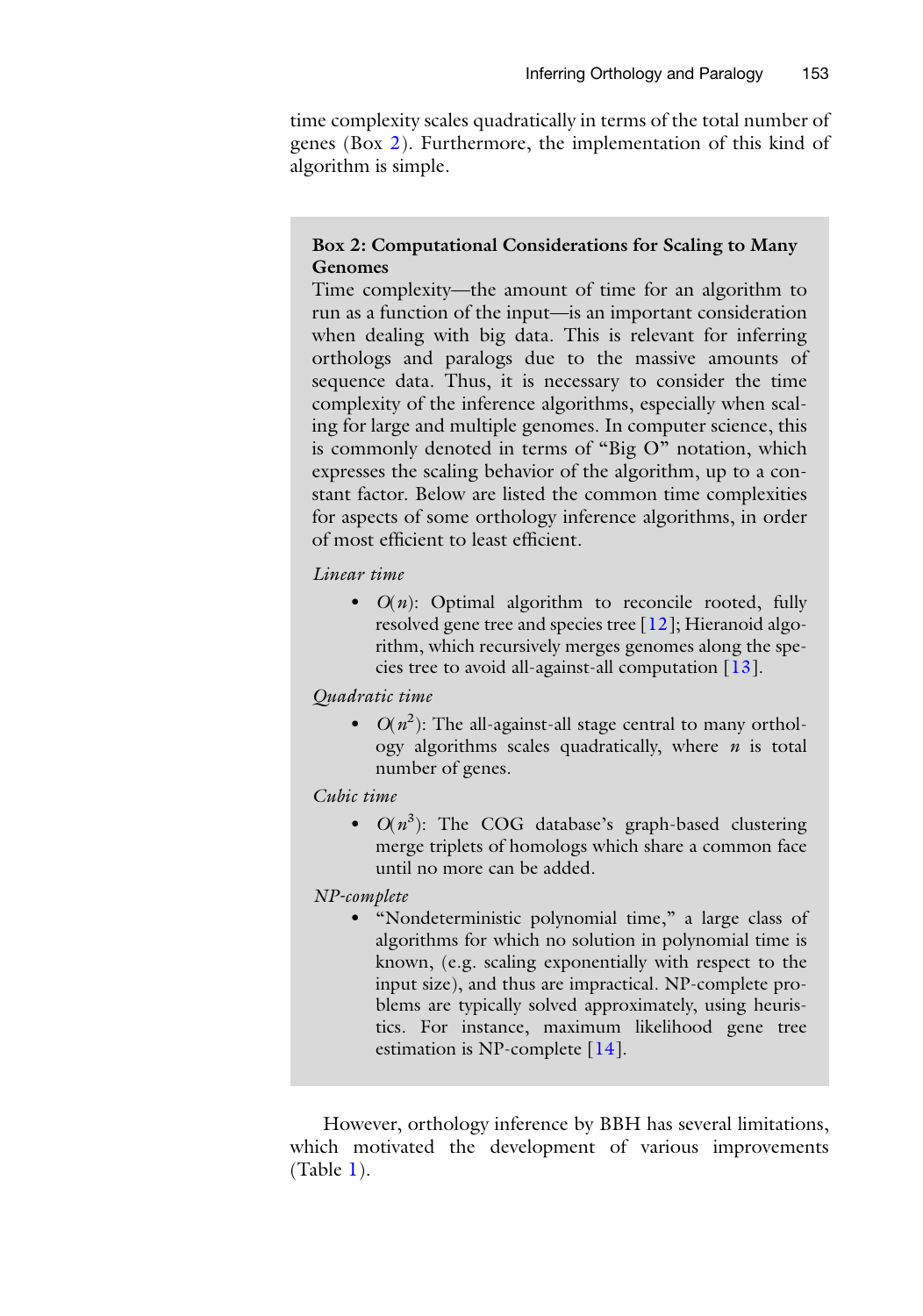|     | ٠ |
|-----|---|
|     |   |
|     |   |
|     |   |
|     |   |
|     |   |
|     |   |
|     |   |
|     |   |
|     |   |
|     |   |
| Φ   |   |
|     |   |
|     |   |
|     |   |
|     |   |
|     |   |
| Tab | ĺ |
|     |   |
|     |   |

| allo<br>o                                                |
|----------------------------------------------------------|
|                                                          |
|                                                          |
|                                                          |
| Overview of graph-based orthology inference methods<br>ļ |
| 5<br>5                                                   |
| b<br>D<br>D<br>D                                         |

<span id="page-5-0"></span>

| <b>Method</b>                                     | paralogs Based<br>흐   | $\overline{a}$                                    | Grouping strategy                              | <b>Database</b>                        | Extra                                                       | algorithm/DB References<br>Available |                |
|---------------------------------------------------|-----------------------|---------------------------------------------------|------------------------------------------------|----------------------------------------|-------------------------------------------------------------|--------------------------------------|----------------|
| bi-directional<br>BBH (best<br>hit)               | $\mathcal{L}^{\circ}$ | scores<br>BLAST                                   | 11.a.                                          | I                                      |                                                             | $\searrow$                           | $\overline{6}$ |
| COG                                               | Yes                   | scores<br>BLAST                                   | Merged adjacent triangles<br>of BeTs           | COG/KOG                                |                                                             | $\checkmark$                         | $\boxed{8}$    |
| <b>EggNOG</b>                                     | Yes                   | Smith Waterman<br>scores                          | Hierarchical orthologous<br>sdno.fa            | <b>EggNOG</b>                          | Computed at several levels $-\sqrt{2}$<br>of taxonomic tree |                                      | $[15 - 17]$    |
| Hieranoid                                         | Yes                   | scores and<br><b>HMM</b> profiles<br><b>BLAST</b> | Hierarchical orthologous<br>groups             | <b>HieranoiDB</b>                      |                                                             | $\frac{1}{2}$                        | [13, 18]       |
| InParanoid                                        | Yes                   | scores<br><b>BLAST</b>                            | between pairs of species<br>Orthologous groups | InParanoid                             |                                                             | $\checkmark$                         | [5, 19, 20]    |
| <b>GETHOGS</b><br><b>OMA</b>                      | Yes                   | ML distance<br>estimates                          | Hierarchical orthologous<br>groups             | <b>OMA Browser</b>                     | Computed at all levels of<br>the taxonomic tree             | ンノ                                   | [21, 22]       |
| <b>OMA</b> Pairs                                  | Yes                   | ML distance<br>estimates                          | Every pair is orthologous                      | <b>OMA</b> Browser                     | Detects differential gene<br>loss                           | ンノ                                   | [23, 24]       |
| <b>OrthoDB</b>                                    | Yes                   | Smith Waterman<br>scores                          | Hierarchical orthologous<br>stonbs             | <b>OrthoDB</b>                         | Computed at any level of<br>taxonomic tree                  | $\frac{1}{2}$                        | [25, 26]       |
| OrthoInspector                                    | Yes                   | scores<br><b>BLAST</b>                            | Only between pairs of<br>species               | OrthoInspector                         |                                                             | $\frac{1}{2}$                        | [27, 28]       |
| OrthoMCL                                          | Yes                   | scores<br>BLAST                                   | <b>MCL</b> clusters                            | OrthoMCL-<br>$\mathbb{D}^{\mathbb{R}}$ |                                                             | ンノ                                   | [29, 30]       |
| distance<br>(reciprocal<br>smallest<br><b>RSD</b> | $\mathbf{\hat{z}}$    | ML distance<br>estimates                          | Deterministic single-<br>linkage clustering    | $\overline{\phantom{a}}$               |                                                             | $\frac{1}{2}$                        | $[31-33]$      |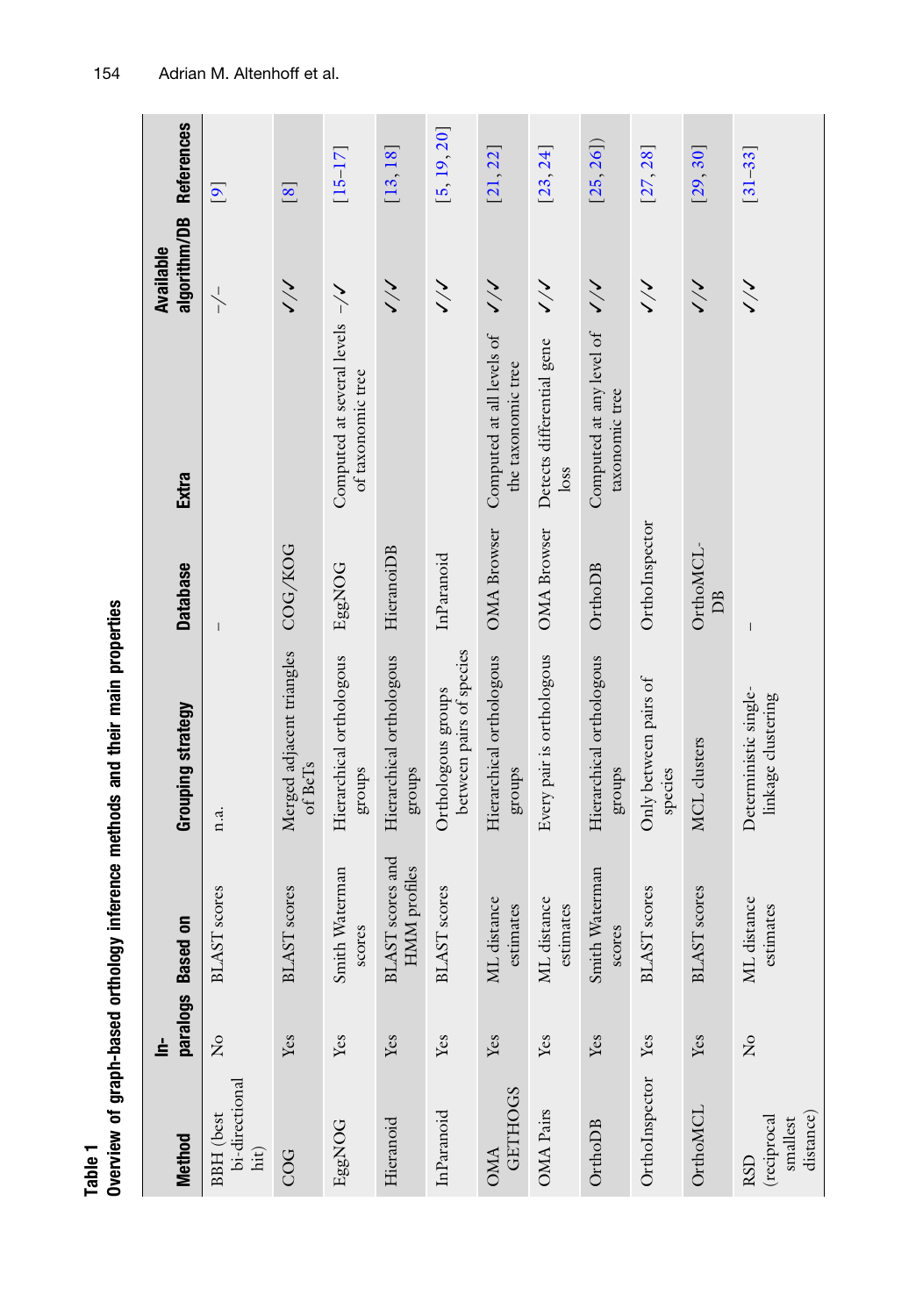Allowing for More Than One Ortholog Some genes can have more than one orthologous counterpart in a given genome. This happens whenever a gene undergoes duplication after the speciation of the two genomes in question. Since BBH only picks the best hit, it only captures part of the orthologous relations (Fig. [1](#page-1-0)). The existence of multiple orthologous counterparts is often referred to as one-to-many or many-to-many orthology, depending whether duplication took place in one or both lineages. To designate the copies resulting from such duplications occurring after a speciation of reference, Remm et al. coined the term in-paralogs and introduced a method called InParanoid that improves upon BBH by potentially identifying all pairs of many-to-many orthologs  $[5]$  $[5]$  $[5]$ . In brief, their algorithm identifies all paralogs within a species that are evolutionarily closer (more similar) to each other than to the BBH gene in the other genome. This results in two sets of in-paralogs—one for each species—where all pairwise combinations between the two sets are orthologous relations. Alternatively, it is possible to identify many-to-many orthology by relaxing the notion of "best hit" to "group of best hits." This can be implemented using a score tolerance threshold or a confidence interval around the BBH [\[23](#page-23-3), [34\]](#page-23-13).

Evolutionary Distances Instead of using sequence similarity as a surrogate for evolutionary distance to identify the closest gene(s), Wall et al. proposed to use direct and proper maximum likelihood estimates of the evolutionary distance between pairs of sequences [\[31\]](#page-23-11). This estimate of evolutionary distance is based on the number and type of amino acid substitutions between the two sequences. Indeed, previous studies have shown that the highest scoring alignment is often not the nearest phylogenetic neighbor [[35](#page-23-14)]. Building upon this work, Roth et al. showed how statistical uncertainties in the distance estimation can be incorporated into the inference strategy  $\lceil 36 \rceil$ .

Differential Gene Losses As discussed above, one of the advantages of BBH over BeT is that by virtue of the bi-directional requirement, the former is more robust to gene losses in one of the two lineages. But if gene losses occurred along both lineages, it can happen that a pair of genes mutually closest to one another is in fact paralogs, simply because both their corresponding orthologs were lost—a situation referred to as "differential gene losses." Dessimoz et al. [\[37\]](#page-23-16) presented a way to detect some of these cases by looking for a third species in which the corresponding orthologs have not been lost and thus can act as witnesses of non-orthology.

2.1.2 Clustering Phase: From Pairs to Groups The graph construction phase yields orthologous relationships between pairs of genes. But this is often not sufficient. Conceptually, information obtained from multiple genes or organisms is often more powerful than that obtained from pairwise comparisons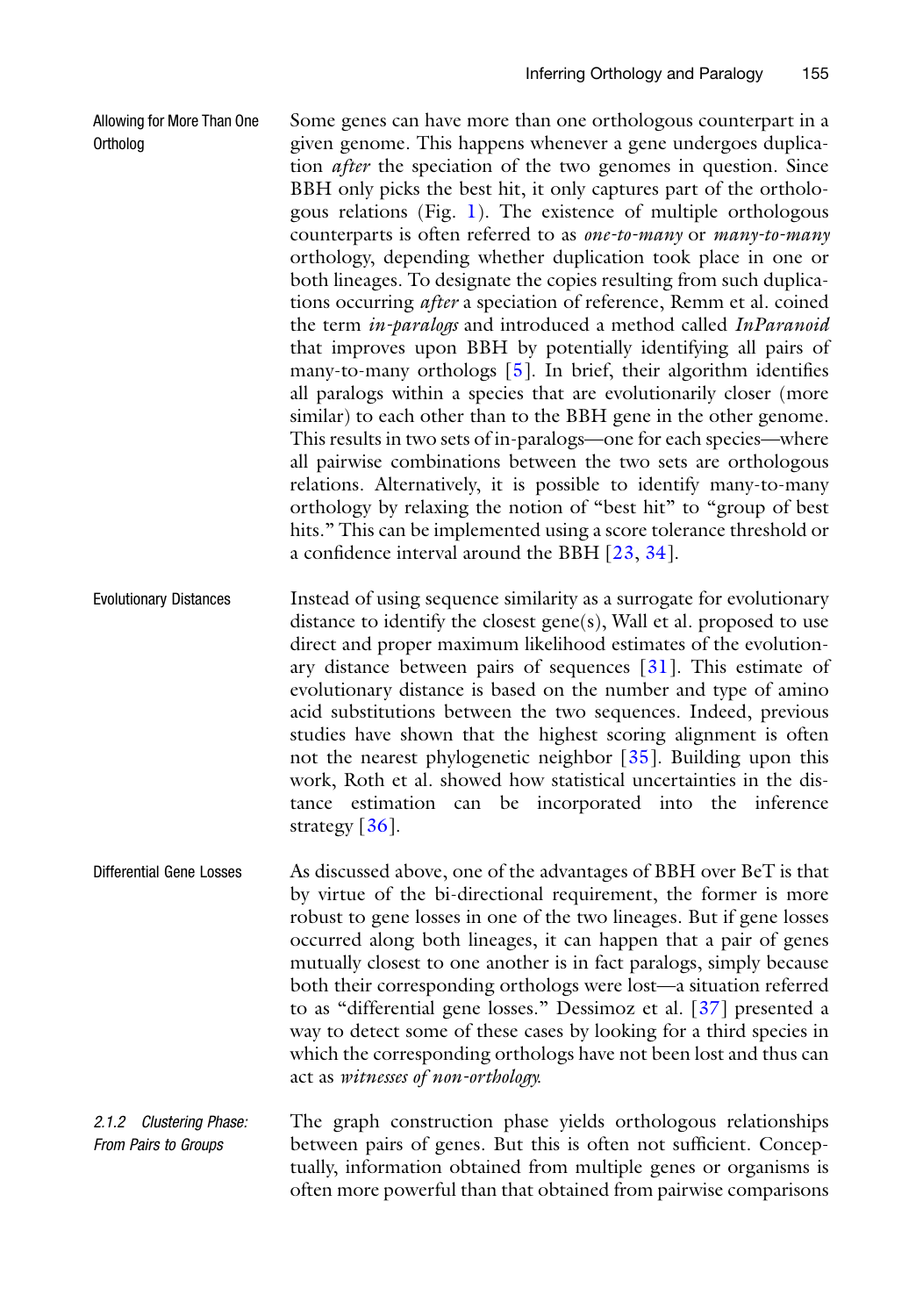only. In particular, as the use of a third genome as potential witness of non-orthology suggests, a more global view can allow identification and correction of inconsistent/spurious predictions. Practically, it is more intuitive and convenient to work with groups of genes than with a list of gene pairs. Therefore, it is often desirable to cluster orthologous genes into groups.

Tatusov et al. [[8\]](#page-22-7) introduced the concept of clusters of orthologous groups (COGs). COGs are computed by using triangles (triplets of genes connected to each other) as seeds and then merging triangles which share a common face, until no more triangle can be added. This clustering can be computed relatively efficient in time  $O(n^3)$ , where *n* is the number of genomes analyzed [[38\]](#page-23-17). The stated objective of this clustering procedure is to group genes that have diverged from a single gene in the last common ancestor of the species represented  $[8]$  $[8]$  $[8]$ . Practically, they have been found to be useful by many, most notably to categorize prokaryotic genes into broad functional categories.

A different clustering approach was adopted by OrthoMCL, another well-established graph-based orthology inference method [[29\]](#page-23-9). There, groups of orthologs are identified by Markov Clustering [[39](#page-23-18)]. In essence, the method consists in simulating a random walk on the orthology graph, where the edges are weighted according to similarity scores. The Markov Clustering process gives rise to probabilities that two genes belong to the same cluster. The graph is then partitioned according to these probabilities and members of each partition form an orthologous group. These groups contain orthologs and "recent" paralogous genes, where the recency of the paralogs can be somewhat controlled through the parameters of the clustering process.

A third grouping strategy consists in building groups by identifying fully connected subgraphs (called "cliques" in graph theory) [[23\]](#page-23-3). This approach has the merits of straightforward interpretation (groups of genes which are all orthologous to one another) and high confidence in terms of orthology within the resulting groups, due to the high consistency required to form a fully connected subgraph. But it has the drawbacks of being hard to compute (clique finding belongs to the NP-complete class of problems, for which no polynomial time algorithm is known; see Box [2\)](#page-4-0) and being excessively conservative for many applications.

As emerges from these various strategies, there is more than one way orthologous groups can be defined, each with different implications in terms of group properties and applications [[40\]](#page-23-19). In fact, there is an inherent trade-off in partitioning the orthology graph into clusters of genes, because orthology is a non-transitive relation: if genes A and B are orthologs and genes B and C are orthologs, genes A and C are not necessarily orthologs, e.g., consider in Fig. [1](#page-1-0) the blue human gene, the frog gene, and the red dog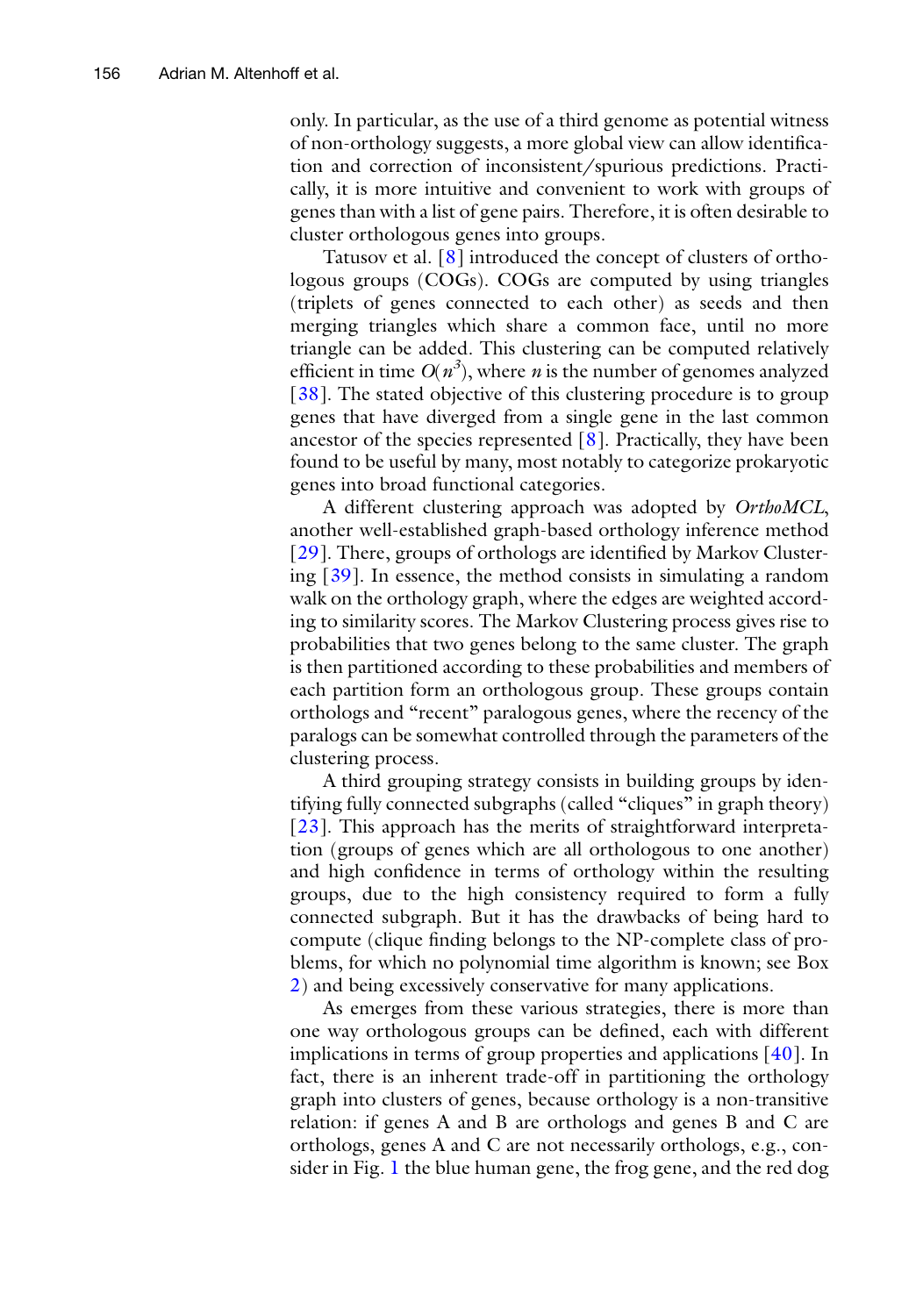gene. Therefore, if groups are defined as sets of genes in which all pairs of genes are orthologs (as with OMA groups), it is not possible to partition A, B, and C into groups capturing all orthologous relations while leaving out all paralogous relations.

2.1.3 Hierarchical More inclusive grouping strategies necessarily lead to orthologs and paralogs within the same group. Nevertheless, it can be possible to control the nature of the paralogs included. For instance, as seen above, OrthoMCL attempts at including only "recent" paralogs in its groups. This idea can be specified more precisely by defining groups with respect to a particular speciation event of interest, e.g., the base of the mammals. Such *hierarchical groups* are expected to include orthologs and in-paralogs with respect to the reference speciation—in our example all copies that have descended from a single common ancestor gene in the last mammalian common ancestor. Conceptually, hierarchical orthologous groups can be defined as groups of genes that have descended from a single common ancestral gene within a taxonomic range of interest.

**Clustering** 

Several resources provide hierarchical clustering of orthologous groups. EggNOG [[15](#page-22-4)] and OrthoDB [[25\]](#page-23-5), for example, both implement this concept by applying a COG-like clustering method for various taxonomic ranges. Another example, Hieranoid, produces hierarchical groups by using a guide tree to perform pairwise orthology inferences at each node from the leaves to the root inferring ancestral genomes at each node in the tree  $[13, 18]$  $[13, 18]$  $[13, 18]$  $[13, 18]$  $[13, 18]$ . Similarly, OMA GETHOGs is an approach based on an orthology graph of pairwise orthologous gene relations, where hierarchical orthologous groups are formed starting with the most specific taxonomy and incrementally merges them toward the root  $[21, 22]$  $[21, 22]$  $[21, 22]$  $[21, 22]$ . Another method, COCO-CL, identifies hierarchical orthologous groups recursively, using correlations of similarity scores among homologous genes [\[41\]](#page-23-20) and, interestingly, without relying on a species tree. By capturing part of the gene tree structure in the group hierarchies, these methods try in some way to bridge the gap between graph-based and tree-based orthology inference approaches. We now turn our attention to the latter.

2.2 Tree-Based **Methods** At their core, tree-based methods infer orthologs on the basis of gene family trees whose internal nodes are labeled as speciation or duplication nodes. Indeed, once all nodes of the gene tree have been inferred as a speciation or duplication event, it is trivial to establish whether a pair of genes is orthologous or paralogous, based on the type of the branching where they coalesce. Such labeling is traditionally obtained by reconciling gene and species trees. In most cases, gene and species trees have different topologies, due to evolutionary events acting specifically on genes such as duplications, losses, lateral transfers, or incomplete lineage sorting [[42\]](#page-23-21). Goodman et al. [[43](#page-23-22)] pioneered research to resolve these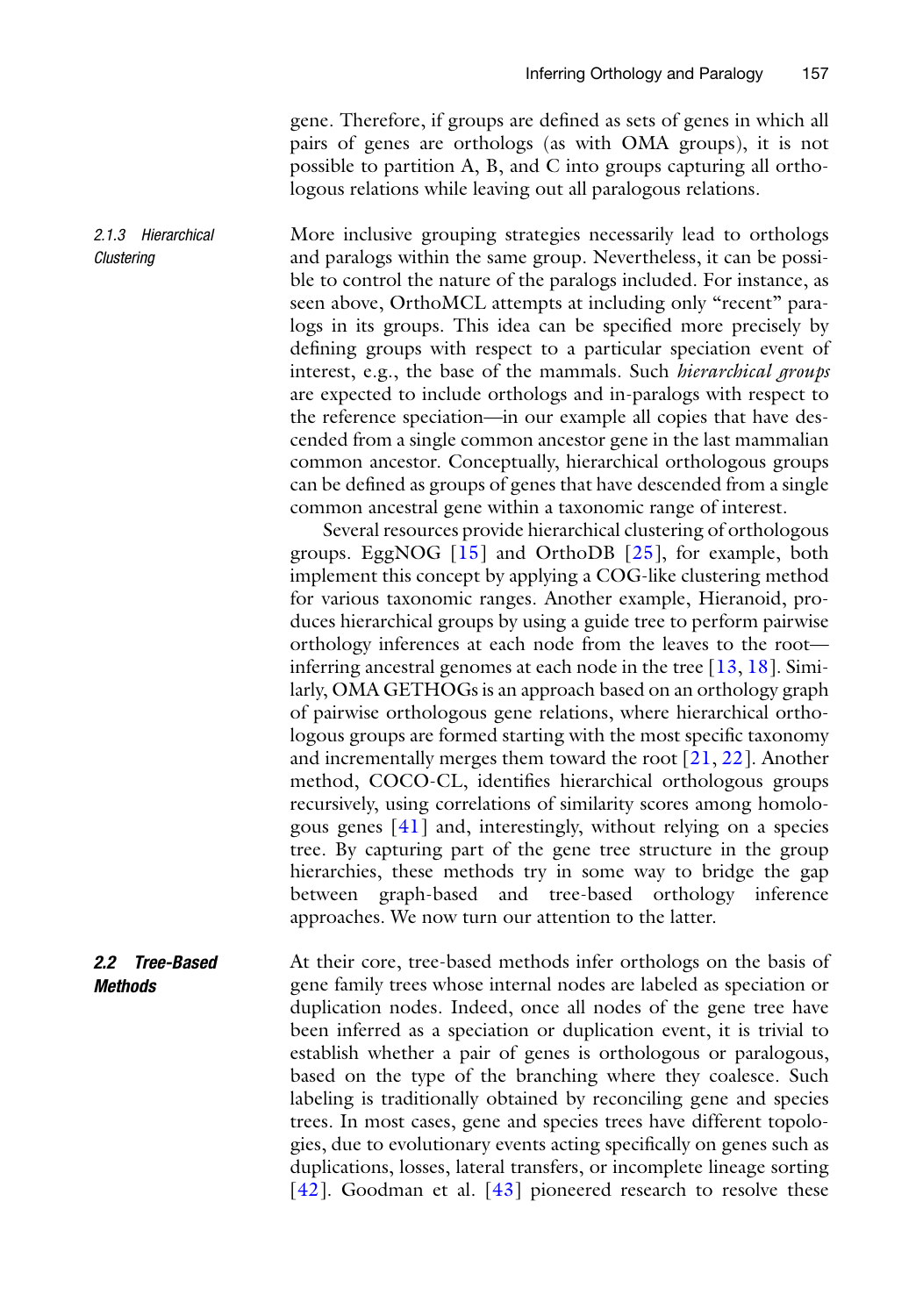<span id="page-9-0"></span>

Fig. 2 Schematic example of the gene/species tree reconciliation. The gene tree and species tree are not compatible. Reconciliation methods resolve the incongruence between the two by inferring speciation, duplication, and losses events on the gene tree. The reconciled tree indicates the most parsimonious history of this gene, constrained to the species tree. The simple representation (bottom right) suggests that the human and frog genes are orthologs and that they are both paralogous to the dog gene

incongruences. They showed how the incongruences can be explained in terms of speciation, duplication, and loss events on the gene tree (Fig. [2](#page-9-0)) and provided an algorithm to infer such events.

Most tree reconciliation methods rely on a parsimony criterion: the most likely reconciliation is the one which requires the least number of gene duplications and losses. This makes it possible to compute reconciliation efficiently and is tenable as long as duplication and loss events are rare compared to speciation events. In their seminal article, Goodman et al. [[43\]](#page-23-22) had already devised their reconciliation algorithm under a parsimony strategy. In the subsequent years, the problem was formalized in terms of a map function between the gene and species trees  $[44]$  $[44]$ , whose computational cost was conjectured  $[45]$ , and later proved  $[12, 46]$  $[12, 46]$  $[12, 46]$  $[12, 46]$  to coincide with the number of gene duplication and losses. These results yielded highly efficient algorithms, either in terms of asymptotic time complexity [[12\]](#page-22-10) or in terms of runtimes on typical problem sizes [\[47\]](#page-23-26). With these near-optimal solutions, one might think that the tree reconciliation problem has long been solved. As we shall see in the rest of this section, however, the original formulation of the tree reconciliation problem has several limitations in practice, which have stimulated the development of various refinements to overcome them (Table [2\)](#page-10-0).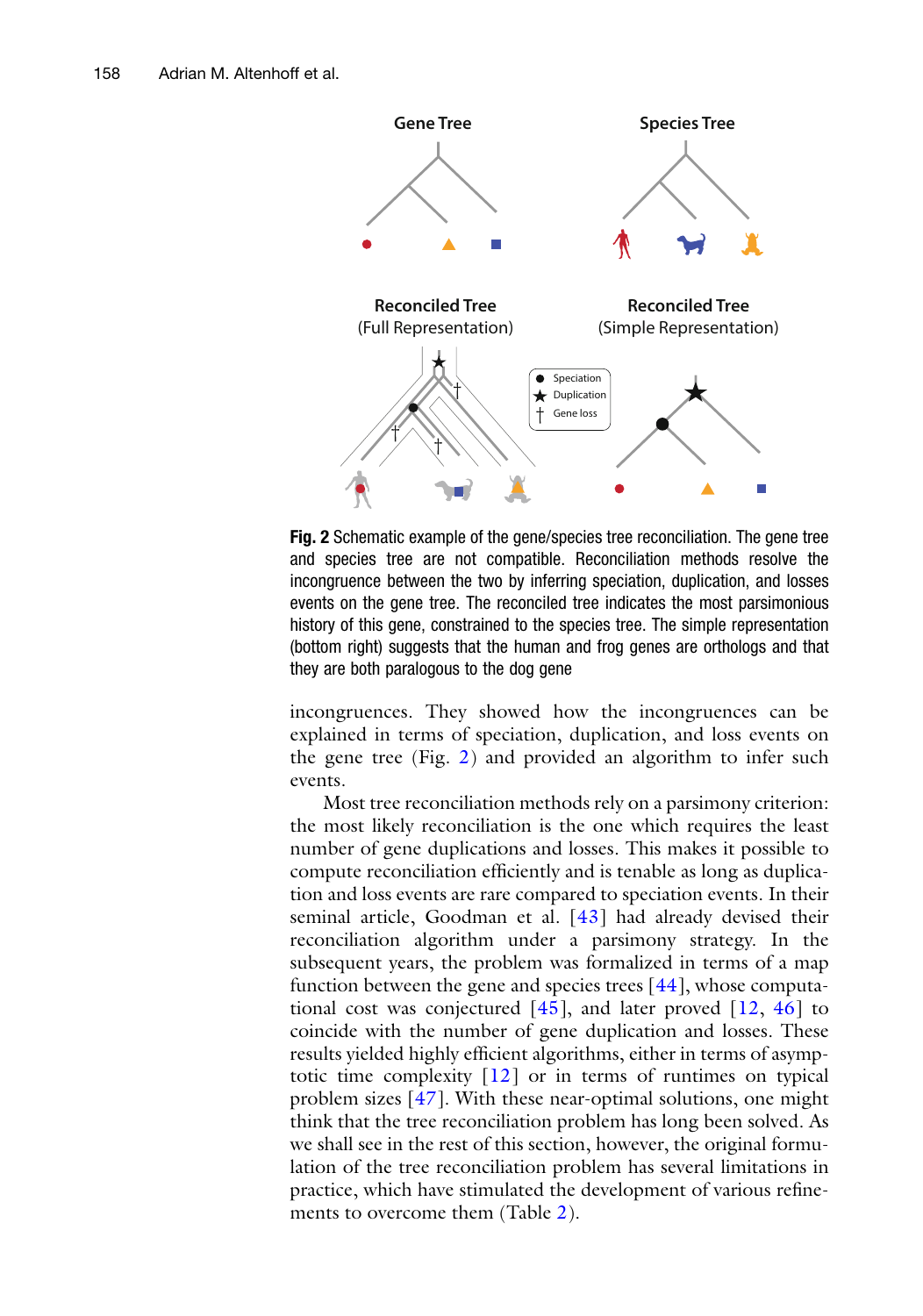<span id="page-10-0"></span>

| <b>Method</b>                                                                                                                                                                                                    | Species tree <sup>a</sup>     | Rooting <sup>b</sup> | uncertainty <sup>c</sup><br>Gene tree | Framework <sup>d</sup> DB | Available Algo/ | <b>References</b>                  |
|------------------------------------------------------------------------------------------------------------------------------------------------------------------------------------------------------------------|-------------------------------|----------------------|---------------------------------------|---------------------------|-----------------|------------------------------------|
| <b>BranchClust</b>                                                                                                                                                                                               | Species overlap Min number of | clusters             | None                                  | n.a.                      | $\frac{1}{1}$   | $[48]$                             |
| DLRSOrthology                                                                                                                                                                                                    | Fully resolved                | n.a.                 | n.a.                                  | Probabilistic $\sqrt{2}$  |                 | $[49 - 51]$                        |
| Ensembl/TreeBeST                                                                                                                                                                                                 | resolved<br>Partially         | Min dupl + min loss  | None                                  | $\mathbb{Z}^{\mathbb{C}}$ | $\checkmark$    | $[52 - 54]$                        |
| HOGENOM                                                                                                                                                                                                          | resolved<br>Partially         | Min dupl             | Multifurcate                          | <b>SH</b>                 | $\checkmark$    | [55, 56]                           |
| LOFT                                                                                                                                                                                                             | Species overlap               | Min dupl             | None                                  | <b>XIP</b>                | $\searrow$      | $\begin{bmatrix} 57 \end{bmatrix}$ |
| Orthostrapper                                                                                                                                                                                                    | Fully resolved                | Min dupl             | Bootstrap                             | <b>Z</b>                  | $\searrow$      | $[58]$                             |
| PhylomeDB                                                                                                                                                                                                        | Species overlap               | Outgroup             | None                                  | Ř                         | $\checkmark$    | [59, 60]                           |
| Softparsmap                                                                                                                                                                                                      | resolved<br>Partially         | Min dupl + min loss  | None                                  | <b>SH</b>                 | $\searrow$      | $[61]$                             |
| Speciation vs. duplication inference<br>(SDI)                                                                                                                                                                    | Fully resolved                | 11.a.                | None                                  | ЙP                        | $\searrow$      | $[47]$                             |
| "Required species tree: Fully resolved, multifurcations allowed, computed from species overlap<br>DA secondo a cha a composta de la componitación de la componitación de la componitación de la componitación de |                               |                      |                                       |                           |                 |                                    |

Table 2<br>Overview of gene/species tree reconciliation methods and their main properties Overview of gene/species tree reconciliation methods and their main properties

bApproach to root gene tree (n.a. indicates that the initial rooting is assumed to be correct)

"Approach to root gene tree (n.a. indicates that the initial rooting is assumed to be correct)<br>"Approach taken to handle reconstruction uncertainties of the gene tree (bootstrap, reconcile every bootstrap sample; multifurc cApproach taken to handle reconstruction uncertainties of the gene tree (bootstrap, reconcile every bootstrap sample; multifurcate, splits in the gene tree with low support are collapsed)<br><sup>4</sup>Used optimization framework (MP, maximum parsimony)

dUsed optimization framework (MP, maximum parsimony)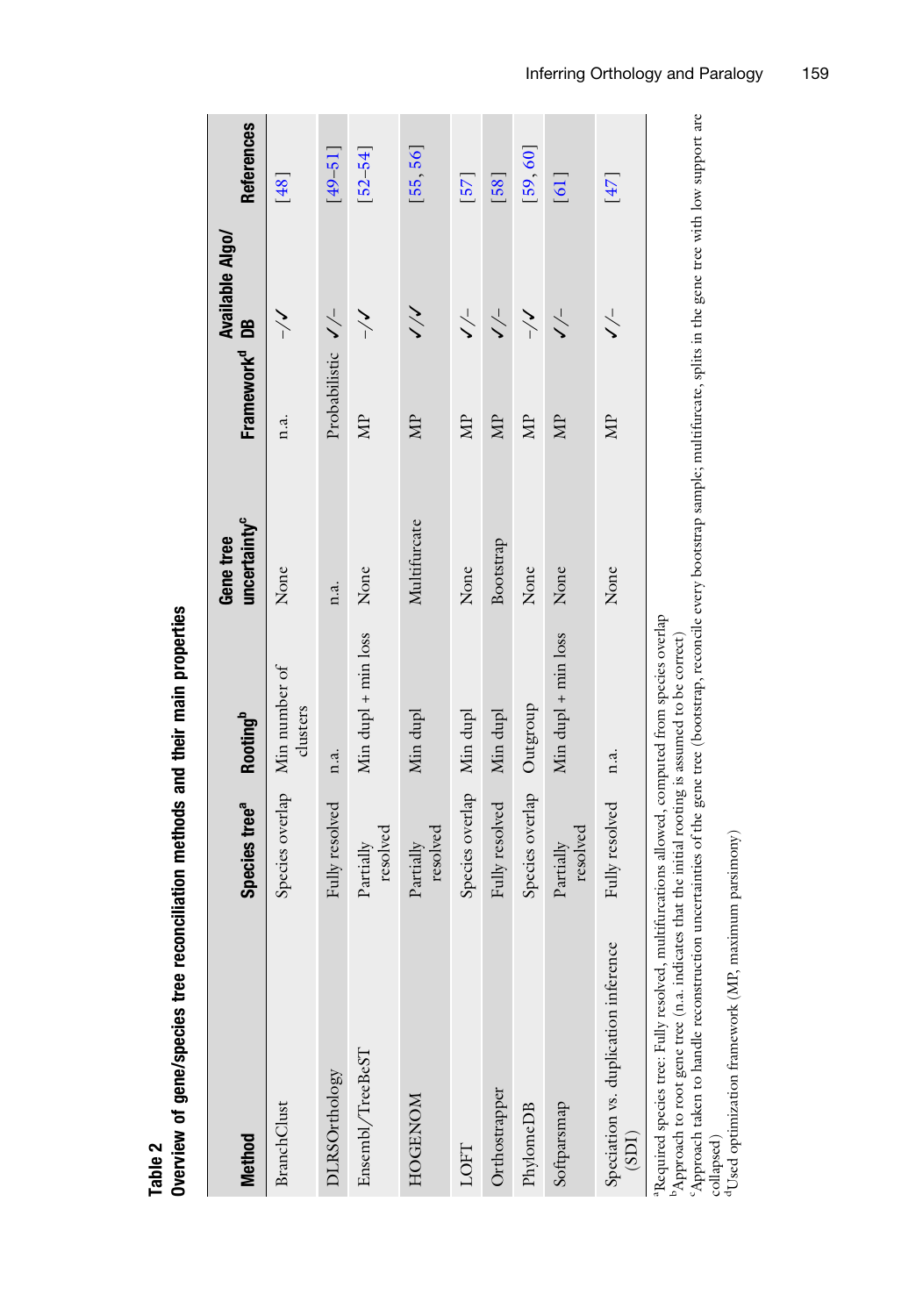2.2.1 Unresolved Species Tree

A first problem ignored by most early reconciliation algorithms lies in the uncertainty often associated with the species tree, which these methods assume as correct and heavily rely upon.

One way of dealing with the uncertainties is to treat unresolved parts of the species tree as multifurcating nodes (also known as soft polytomies). By doing so, the reconciliation algorithm is not forced to choose for a specific type of evolutionary event in ambiguous regions of the tree. This approach is, for instance, implemented in TreeBeST [\[52](#page-24-3)] and used in the *Ensembl Compara* project [[53](#page-24-12)].

Alternatively, Heijden et al. [\[57](#page-24-7)] demonstrated that it is often possible to infer speciation and duplication events on a gene tree without knowledge of the species tree. Their approach, which they call *species overlap*, identifies for a given split the species represented in the two subtrees induced by the split. If at least one species has genes in both subtrees, a duplication event is inferred; else a speciation event is inferred. In fact, this approach is a special case of soft polytomies where all internal nodes have been collapsed. Thus, the only information needed for this approach is a rooted gene tree. Since then, this approach has been adopted in other projects, such as PhylomeDB [[59](#page-24-9)].

2.2.2 Rooting The classical reconciliation formulation requires both gene and species trees to be rooted. But most models of sequence evolution are time reversible and thus do not allow to infer the rooting of the reconstructed gene tree. One sensible solution is to root a gene tree so that it minimizes the number of duplication events  $[62]$  $[62]$ . Thus, this method uses the parsimony principle for both rooting and reconciliation. For cases of multiple optimal rootings, ties can be broken by selecting the tree that minimizes the tree height [\[63\]](#page-24-1) or by picking the rooting which minimizes the number of gene losses  $[6]$ .

> Another approach is to place the root at the "center of the tree"—also known as "midpoint rooting" [[58](#page-24-8)]. The idea of this method goes back to Farris [\[64](#page-24-14)] and is motivated by the concept of a molecular clock. But for most gene families, assuming a constant rate of evolution is inappropriate  $[65, 66]$  $[65, 66]$  $[65, 66]$  $[65, 66]$ , and thus this approach is not used widely. A newly introduced refinement based on minimizing average deviations among children nodes holds promise of being more robust [\[67](#page-24-17)] but still relies on a molecular clock assumption.

> For the species tree, the most common and reliable way of rooting trees is by identifying an outgroup species. PhylomeDB uses genes from outgroup species to root gene trees [[59\]](#page-24-9). One main potential problem with this approach is that in many situations, it can be difficult to identify a suitable outgroup. For example, in analysis covering all kingdoms of life, an outgroup species may not be available, or the relevant genes might have been lost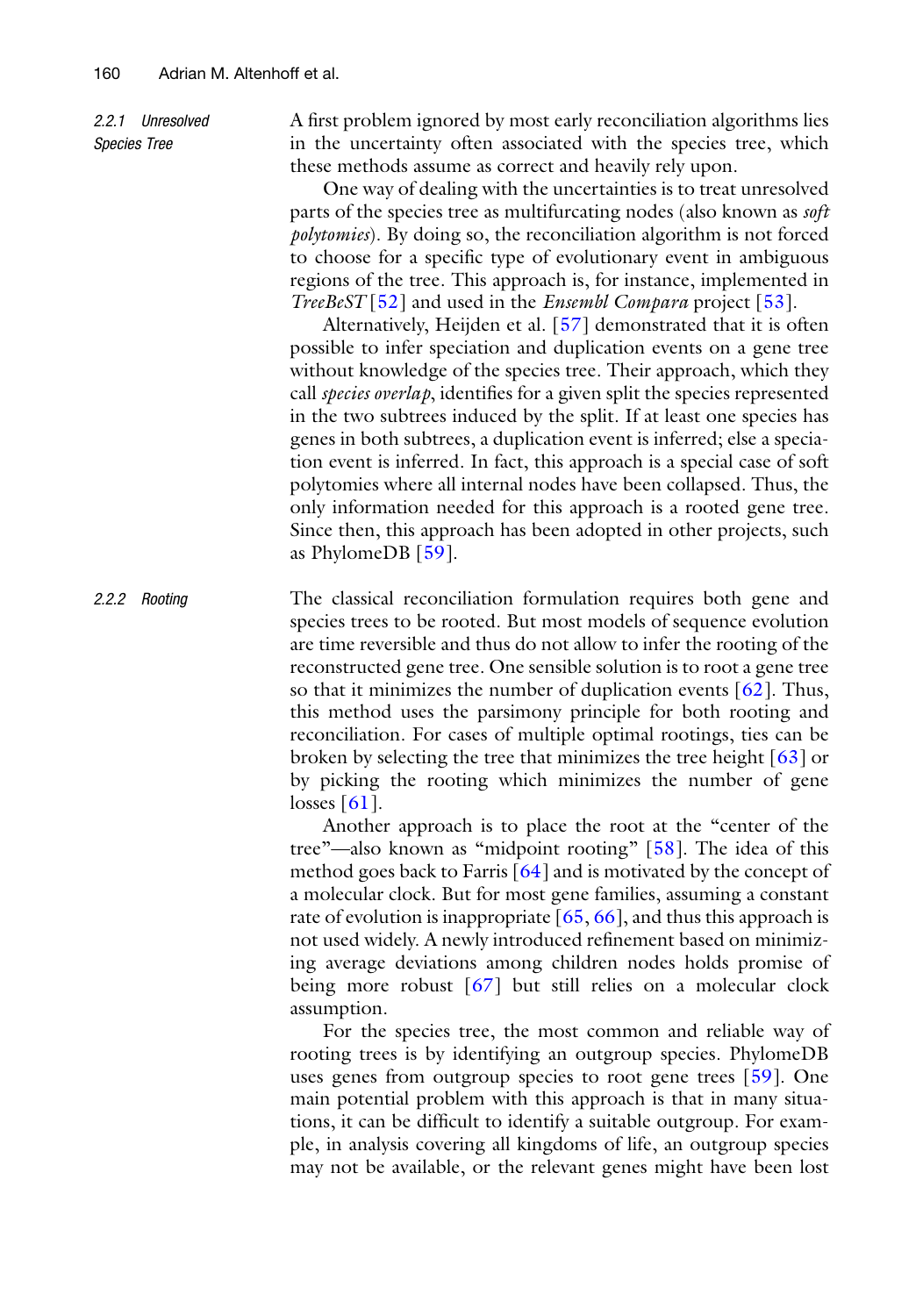[[68\]](#page-24-18). A suitable out-group needs to be close enough to allow for reliable sequence alignment, yet it must have speciated clearly before any other species separated. Furthermore, ancient duplications can cause outgroup species to carry *in-group* genes. These difficulties make this approach more challenging for automated, large-scale analysis [\[69](#page-24-19)].

2.2.3 Gene Tree **Uncertainty** Another assumption made in the original tree reconciliation problem is the (topological) correctness of the gene tree. But it has been shown that this assumption is commonly violated, often due to finite sequence lengths, taxon sampling [[70](#page-24-20), [71](#page-24-21)], or gene evolution model violations [\[72\]](#page-24-22). On the other hand, techniques of expressing uncertainties in gene tree reconstruction via support measures, e.g., bootstrap values, have become well established. Storm and Sonnhammer  $\lceil 58 \rceil$  $\lceil 58 \rceil$  $\lceil 58 \rceil$  as well as Zmasek and Eddy  $\lceil 63 \rceil$  independently suggested to extend the bootstrap procedure to reconciliation, thereby reducing the dependency of the reconciliation procedure on any one gene tree while providing a measure of support of the inferred speciation/duplication events. The downsides of using the bootstrap are the high computational costs and interpretation difficulties associated with it  $[73]$  $[73]$  $[73]$ .

> Similarly to how unresolved species tree can be handled, unresolved parts of the gene tree can also be collapsed into multifurcat-ing nodes. For instance, HOGENOM [[55\]](#page-24-5) and Softparsmap [[61](#page-24-11)] collapse branches with low bootstrap support values.

> A third way of tackling this problem consists in simultaneously solving both the gene tree reconstruction and reconciliation problems [[74\]](#page-24-24). They use the parsimony criterion of minimizing the number of duplication events to improve on the gene tree itself. This is achieved by rearranging the local gene tree topology of regions with low bootstrap support such that the number of duplications and losses is further reduced.

All the approaches mentioned so far try to minimize the number of gene duplication events. This is generally justified by a parsimony argument, which assumes that gene duplications and losses are rare events. But what if this assumption is frequently violated? Little is known about duplication and loss rates in general [[75](#page-24-25)], but there is strong evidence for historical periods with high gene duplication occurrence rates [[76\]](#page-24-26) or gene families specifically prone to massive duplications (e.g., olfactory receptor, opsins, serine/threonine kinases, etc.)

Motivated by this reasoning, Arvestad et al. introduced the idea of a probabilistic model for tree reconciliation [[49\]](#page-24-1). They used a Bayesian approach to estimate the posterior probabilities of a reconciliation between a given gene and species tree using Markov chain Monte Carlo (MCMC) techniques. Arvestad et al. [[49](#page-24-1)]

<span id="page-12-0"></span>2.2.4 Parsimony vs. Likelihood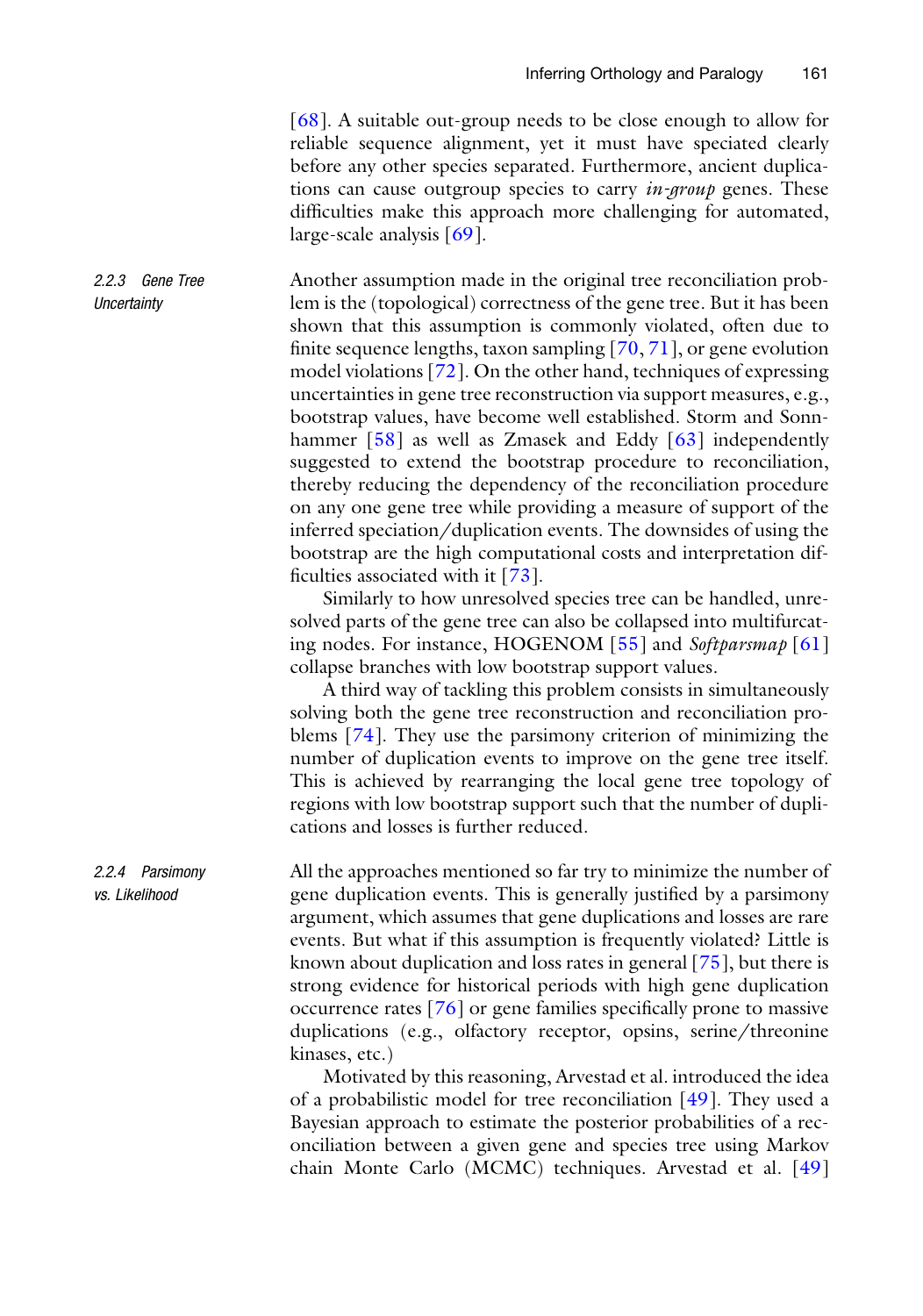modeled gene duplication and loss events through a *birth-death* process [\[77](#page-25-0)]. In the subsequent years, they refined their method to also model sequence evolution and substitution rates in a unified framework called gene sequence evolution model with iid rates (GSR) [[49,](#page-24-1) [50](#page-24-14)].

Perhaps the biggest problem with the probabilistic approach is that it is not clear how well the assumptions of their model (the birth-death process with fixed parameters) relate to the true process of gene duplication and gene loss. Doyon et al. [[78\]](#page-25-1) compared the maximum parsimony reconciliation trees from 1278 fungi gene families to the probabilistically reconciled trees using gene birth/ death rates fitted from the data. They found that in all but two cases, the maximum parsimony scenario corresponds to the most probable one. This remarkably high level of consistency indicates that in terms of the accuracy of the "best" reconciliation, there is little to gain from using a likelihood approach over the parsimony criterion of minimizing the number of duplication events. But how this result generalizes to other datasets has yet to be investigated.

2.3 Graph-Based vs. Tree-Based: Which Is Better? Given the two fundamentally different paradigms in orthology inference that we reviewed in this section, one can wonder which is better. Conceptually, tree reconciliation methods have several advantages. In terms of inference, by considering all sequences from all species at the same time, it can also be expected that they can extract more information from the sequences. This in turn should translate into higher statistical power. In terms of their output, reconciled gene trees provide the user more information than pairs or groups of orthologs. For example, the trees display the order of duplication and speciation events, as well as evolutionary distances between these events. In practice, however, these methods have the disadvantage of having much higher computational complexity than their graph-based counterparts. Furthermore, the two approaches are in practice often not that strictly separated. Tree-based methods often start with a graph-based clustering step to identify families of homologous genes. Conversely, several hierarchical grouping algorithms also rely on species trees in their inference.

Thus, it is difficult to make general statements about the relative performance of the two classes of inference methods. One solution that can leverage the unique abilities of both tree-based and graph-based methods is to combine several independent orthology inference methods into one. We discuss this technique in the next section.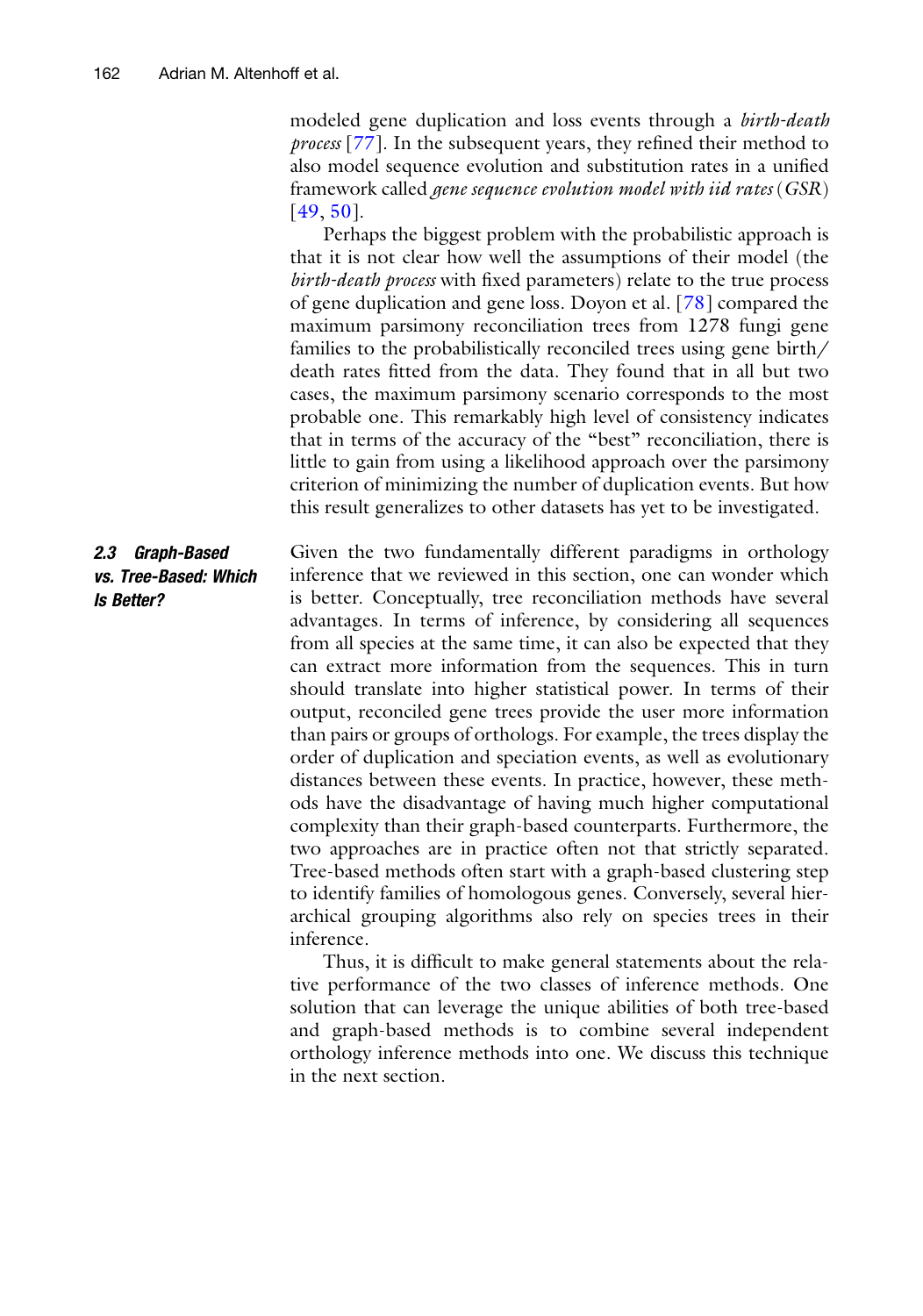# 3 Meta-methods

In recent years a new class of orthology inference tools has emerged which attempts to make the most out of multiple orthology prediction algorithms—*meta-methods*. These are approaches which combine several individual and distinct methods in order to produce more robust orthology predictions. These meta-methods are able to take advantage of the standardized formats of output which has been a goal of the orthology community [\[79\]](#page-25-2), as well as the many new and well-established methods out there.

Generally, meta-methods assign a confidence score to a given predicted orthologous relation. In its most basic form, more weight is given to orthologs predicted by the most methods. Some examples include methods which simply take the intersection of several methods, such as GET\_HOMOLOGUES [[80](#page-25-3)], COMPARE [[81](#page-25-4)], HCOP [[82\]](#page-25-5), and DIOPT [[83](#page-25-6)]. These methods maintain a high level of precision, but since they are based on intersections, they necessarily have a lower recall.

Additionally, post-processing techniques can be used to build upon the base of orthologs found by several methods—thus assigning more sequences as orthologs and improving performance. For example, MOSAIC (Multiple Orthologous Sequence Analysis and Integration by Cluster optimization) [[84](#page-25-7)] uses an iterative graphbased optimization approach that works on ortholog sets predicted by several independent methods. MOSAIC captures orthologs which are missed by some individual methods, producing a 1.6 fold increase in the number of orthologs detected. Another example is the MARIO software, which looks for the intersection of several different orthology methods as seed groups and then progressively adds unassigned proteins to the groups based on HMM profiles [[85\]](#page-25-8). MetaPhOrs' approach integrates phylogenetic and homology information derived from different databases [[86\]](#page-25-9). They demonstrate that the number of independent sources from which an orthology prediction is made, as well as the level of consistency across predictions, can be used as confidence scores.

So far the previously mentioned meta-methods combine independent orthology prediction algorithms and give a higher score based on the more algorithms which predict a given orthologous relation. However, another emerging approach is to use machine learning techniques to recognize patterns among several different orthology inference methods. With this, one can predict previously unknown high-confidence orthologs. WORMHOLE is a tool which uses the information from 17 different orthology prediction methods to train support vector machine classifiers for predicting least diverged orthologs [\[87\]](#page-25-10). WORMHOLE was able to strongly re-predict least diverged orthologs in the reference set and also predict previously unclassified orthologous genes.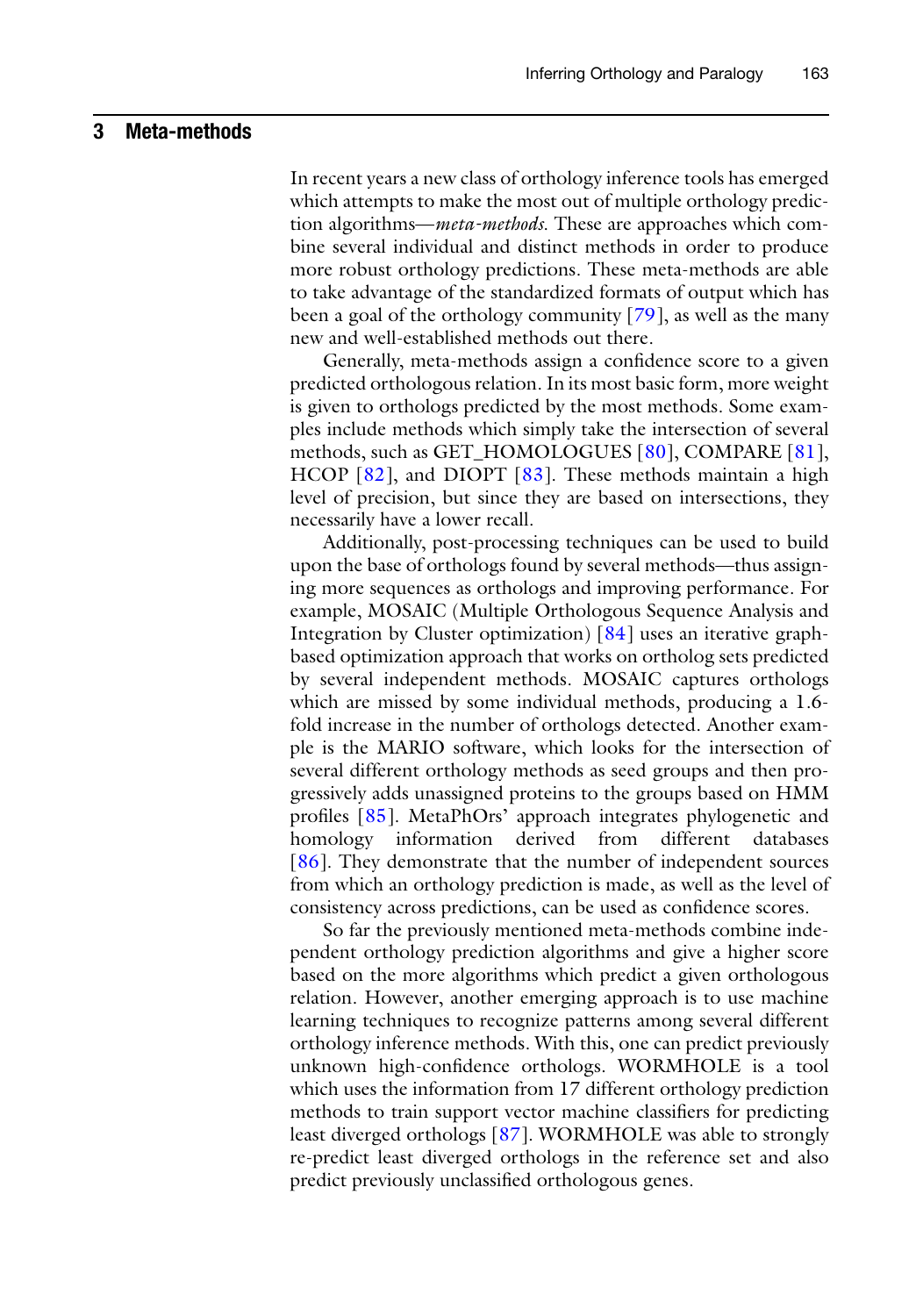The type of meta-approach and its associated stringency depends on what the user is going after. For example, if the goal is to get very-high-confidence groups, methods which only combine for the intersection without trying to add more orthologs may be preferable. Studies requiring both high precision and recall may be better suited to use the meta-methods which use postprocessing or machine learning to predict orthologs. And as with all methods, it is important to understand which clades the method has been benchmarked in and which orthology tools have been combined. For example, if several methods have the same bias, one will just propagate the bias and end up with a false sense of security because the methods are not independent.

# 4 Scaling to Many Genomes

In terms of orthology inference, the abundance of genomes now available has resulted in an emphasis on driving down computational processing time via efficient algorithms. When inferring orthology for many genomes, the bottleneck is generally the allagainst-all computations—aligning the proteins in every genome against the proteins in every other genome. This is the first step of nearly all graph-based methods. The all-against-all computation has an  $O(n^2)$  runtime, meaning it scales quadratically with the number of genomes analyzed (Box [2\)](#page-4-0).

So far, two main techniques for scaling orthology prediction to many genomes have emerged. The first approach is by making the all-against-all comparisons faster. Because comparisons are independent of each other, the most obvious way of doing this is by taking advantage of a high-performance computing cluster, as this is an embarrassingly parallel computing problem. Many methods have implemented this, such as Hieranoid [\[13](#page-22-11)], PorthoMCL [[88](#page-25-11)], or OMA [[22](#page-23-2)]. Another way to save time on the all-against-all comparisons is by using very fast algorithms for the homology search. For example, preliminary results of SonicParanoid showed  $160-750\times$  speedup of orthology inference compared to InParanoid [[89](#page-25-12)]. Innovations in alignment algorithms with methods such as DIAMOND [\[90](#page-25-13)] or MMSeq2 [[91](#page-25-0)] have the potential to greatly reduce the time to do the all-against-all comparisons.

A second approach to efficiently scale up orthology inference to many genomes is by simply avoiding doing the entire all-against-all comparisons. This makes sense, since a significant amount of time is spent comparing unrelated gene pairs. For example, it is possible to avoid aligning many unrelated pairs by exploiting the transitive property of homology. Wittwer et al. [[92](#page-25-14)] did this by first building clusters of homologous sequences with one representative sequence per cluster and subsequently performing the all-againstall within each cluster. Hieranoid avoids unnecessary all-against-all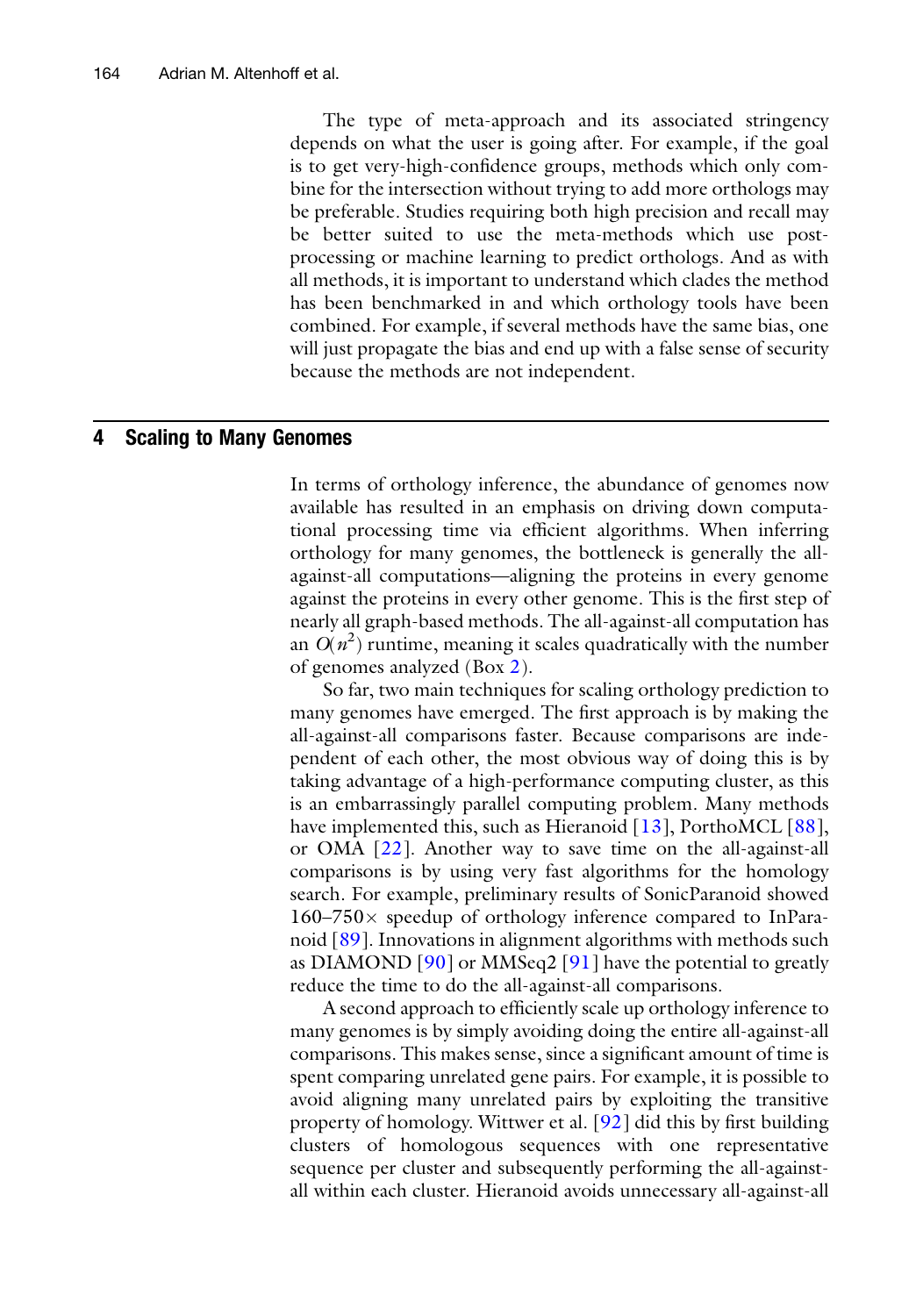comparisons by using a species tree as a guide, reducing the number of comparisons to  $N-1$  for N genomes, scaling linearly rather than quadratically  $[18]$  $[18]$ . Another way to avoid all-by-all comparison is by using a mapping strategy, whereby new proteomes are mapped onto precomputed orthologous groups. This strategy has been successfully implemented with the eggNOG database—each sequence in a new proteome is mapped to a precomputed orthologous cluster based on hidden Markov models. Then, orthology relations and function are transferred to the new sequence from the best matching sequence in the database [\[93](#page-25-15)].

# 5 Benchmarking Orthology

Assessing the quality of orthology predictions is important but difficult. The main challenge is that the precise evolutionary history of entire genomes is largely unknown and thus, predictions can only be validated indirectly, using surrogate measures. To be informative, such measures need to strongly correlate with orthology/ paralogy. At the same time, they should be independent from the methods used in the orthology inference process. Concretely, this means that the orthology inference is not based on the surrogate measure and the surrogate measure is not derived from orthology/ paralogy.

#### 5.1 Benchmarking Approaches Several ways of benchmarking orthology inference have been developed in the past years. In the next sections, we go over the main approaches, bringing attention to the advantages and limitations to each.

5.1.1 Functional Conservation The first surrogate measures proposed revolved around conservation of function [\[94](#page-25-16)]. This was motivated by the common belief that orthologs tend to have conserved function, while paralogs tend to have different functions. Indeed, orthologs tend to be more conserved than paralogs in terms of GO annotation similarity [[95\]](#page-25-17). Thus, "for a given evolutionary distance, more accurate orthology inference is likely to be correlated with more functionally similar gene pairs." Hulsen et al. [[94](#page-25-16)] assessed the quality of ortholog predictions in terms of conservation of co-expression levels, domain annotation, and protein-protein interaction partners. Additionally, Altenhoff et al. [[96\]](#page-25-18) used similarity of experimentally validated GO annotations as well as Enzyme Commission (EC) numbers as a functional benchmark. Functional benchmarks have an advantage in that many researchers are interested in orthology because they want to find functionally conserved genes, thus making functional tests important for assessing different inference methods. The main limitation of these measures is that it is not so clear how much they correlate with orthology/paralogy. Indeed, it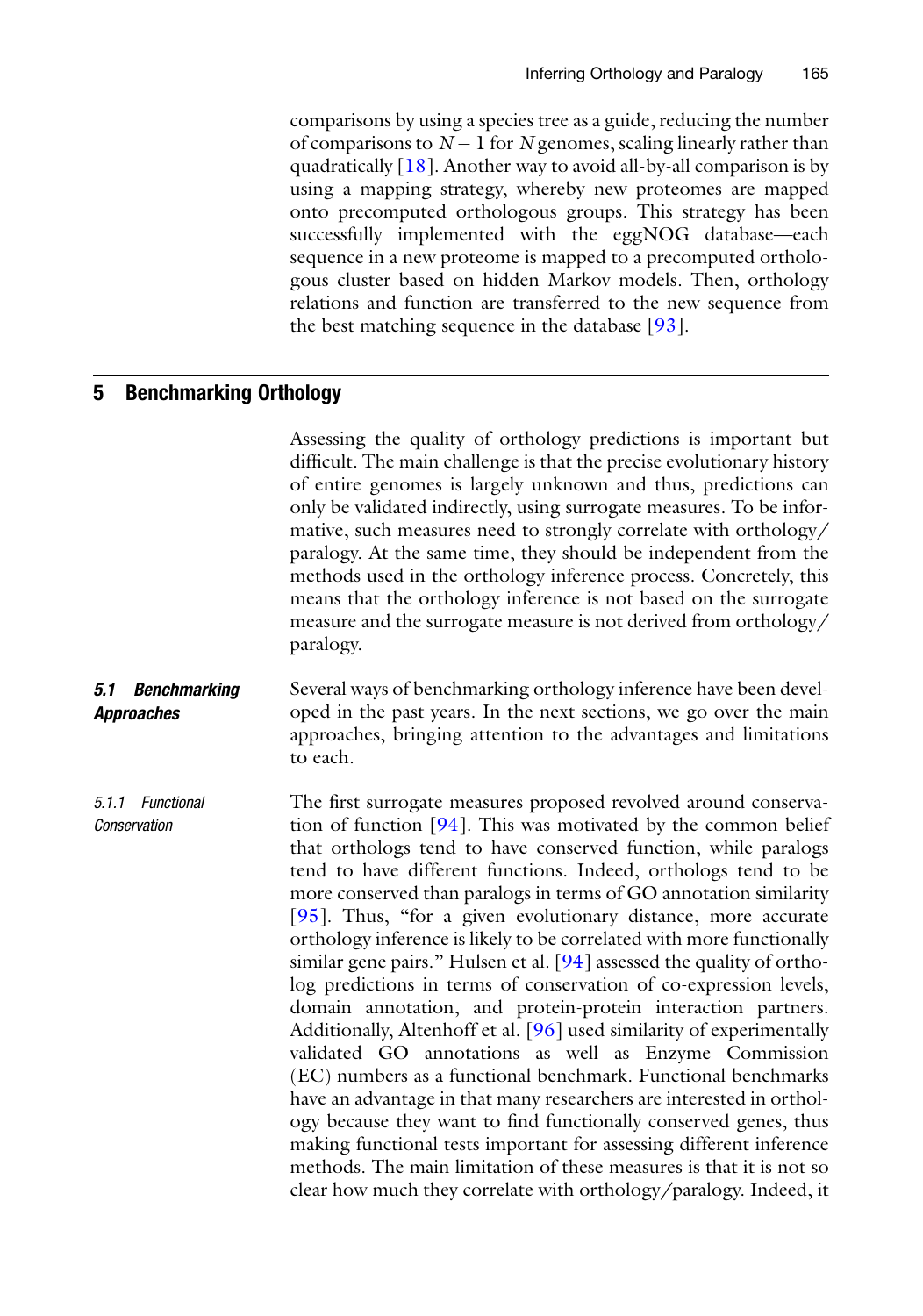has been argued that the difference in function conservation trends between orthologs and paralogs might be much smaller than commonly assumed and indeed many examples are known of orthologs that have dramatically different functions [[97\]](#page-25-19).

5.1.2 Gene **Neighborhood** Conservation The fraction of orthologs that have neighboring genes being orthologs themselves is an indicator of consistency and therefore to some extent also of quality of orthology predictions [[94\]](#page-25-16). Although synteny has been used as part of the orthology inference for several algorithms, to date it has not been used as part of large-scale benchmarking efforts. One possible problem is that gene neighborhood can be conserved among paralogs, such as those resulting from whole-genome duplications. Furthermore, some methods use gene neighborhood conservation to help in their inference process, which can bias the assessment done on such measures (principle of independence stated above).

5.1.3 Species Tree Discordance Test The quality of ortholog predictions can also be assessed based on phylogeny. By definition, the tree relating a set of genes all orthologous to one another only contains speciation splits and has the same topology as the underlying species. We introduced a benchmarking protocol that quantifies how well the predictions from various orthology inference methods agree with undisputed species tree topologies [[96,](#page-25-18) [98\]](#page-25-20). Thus, the species tree discordance test judges the accuracy of ortholog predictions based on the correctness of the species tree which can be constructed from them. The advantage of this measure is that by virtue of directly ensuing from the definition of orthology, it correlates strongly with it and thus satisfies the first principle. However, the second principle, independence from the inference process, is not satisfied with methods relying on the species tree—typically all reconciliation methods but also most graph-based methods producing hierarchical groups. In such cases, interpretation of the results must be done carefully.

5.1.4 Gold Standard Gene Tree Test High-quality reference gene trees can also be used to assess orthology inferences. For this, one compares the pairs of orthologs from a given method to pairs of orthologs derived from these expertly curated gene trees [\[40](#page-23-19), [99\]](#page-25-21). One drawback of this benchmark is that it is limited by the ability to curate the phylogeny—if the evolutionary history of the gene family is ambiguous, the resulting reference tree will unavoidably have mistakes. Another limitation is the small size of most benchmarks of this type. This casts doubts on their generalizability and makes them prone to overfitting.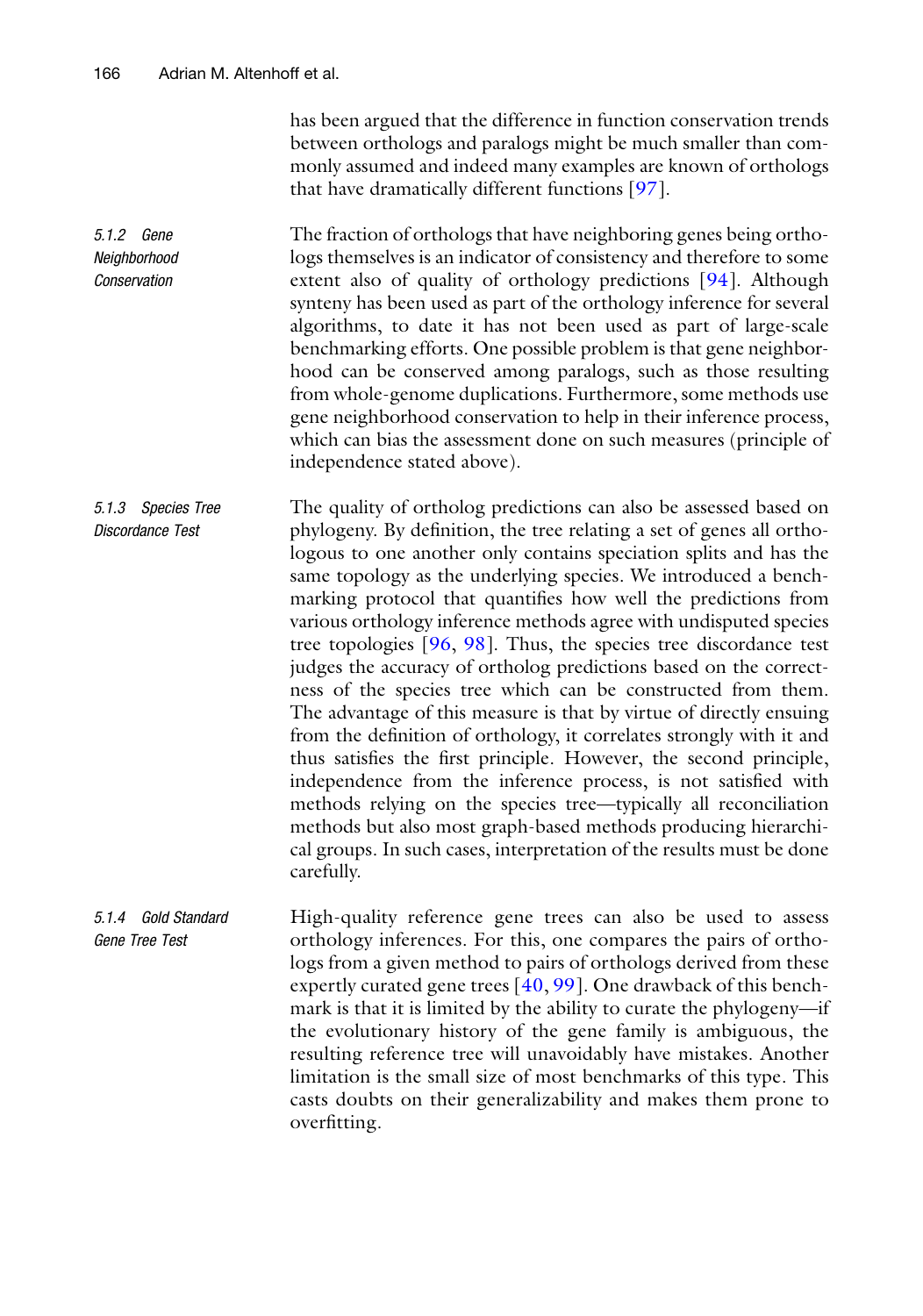5.1.5 Subtree Consistency Test For inference methods based on reconciliation between gene and species trees, Vilella et al. [[53](#page-24-12)] proposed a different phylogenybased assessment scheme. For any duplication node of the labeled gene tree, a consistency score is computed, which captures the balance of the species found in the two subtrees. Unbalanced nodes correspond to an evolutionary scenario involving extensive gene losses and therefore, under the principle of parsimony, are less likely to be correct. Given that studies to date tend to support the adequacy of the parsimony criterion in the context of gene family dynamics (Subheading [2.2.4](#page-12-0)), it can be expected that this metric correlates highly with correct orthology/paralogy assignments. However, since virtually all tree-based methods themselves incorporate this very criterion in their objective function (i.e., minimizing the number of gene duplications and losses), the principle of independence is violated, and thus the adequacy of this measure is questionable. 5.1.6 Latent Class Analysis Chen et al. [[100](#page-25-22)] proposed a purely statistical benchmark based on *latent class analysis* ( $LCA$ ). Given the absence of a definitive answer on whether two given genes are orthologs, the authors argue that by looking at the agreement and disagreement of predictions made by several inference methods on a common dataset, one can estimate the reliability of individual predictors. More precisely, LCA is a statistical technique that computes maximum likelihood estimates of sensitivity and specificity rates for each orthology inference methods, given their predictions and given an error model. This is attractive, because it does not depend on any surrogate measure. However, the results depend on the error model assumed. Thus, we are of the opinion that LCA merely shifts the problem of assessing orthology to the problem of assessing an error model of various orthology inference methods. 5.1.7 Simulated Genomes Finally, simulated data can be used in benchmarking. By this, the precise evolutionary history of a genome can be validated, in terms of gene duplication, insertion, deletion, and lateral gene transfer [[101\]](#page-25-23). Knowing for certain all aspects of the simulated genomes gives an advantage over assessments based on empirical data, where the true evolutionary history is unknown. On the other hand, how well the simulated data reflect "real" data is debatable. 5.2 Orthology Benchmarking Service The orthology benchmarking service is a web-based platform for which users can upload their ortholog predictions and run them through a variety of benchmarks. The user must use *quest for*  $orthology (QFO)$  reference proteome set, which is a set of 66 genomes that covers a diverse set of species across all domains [\[79](#page-25-2)], to infer pairwise or groups of orthologs. Several phylogenetic and

> function-based benchmarks are automatically run on the uploaded data, and then summary statistics of the results of each benchmark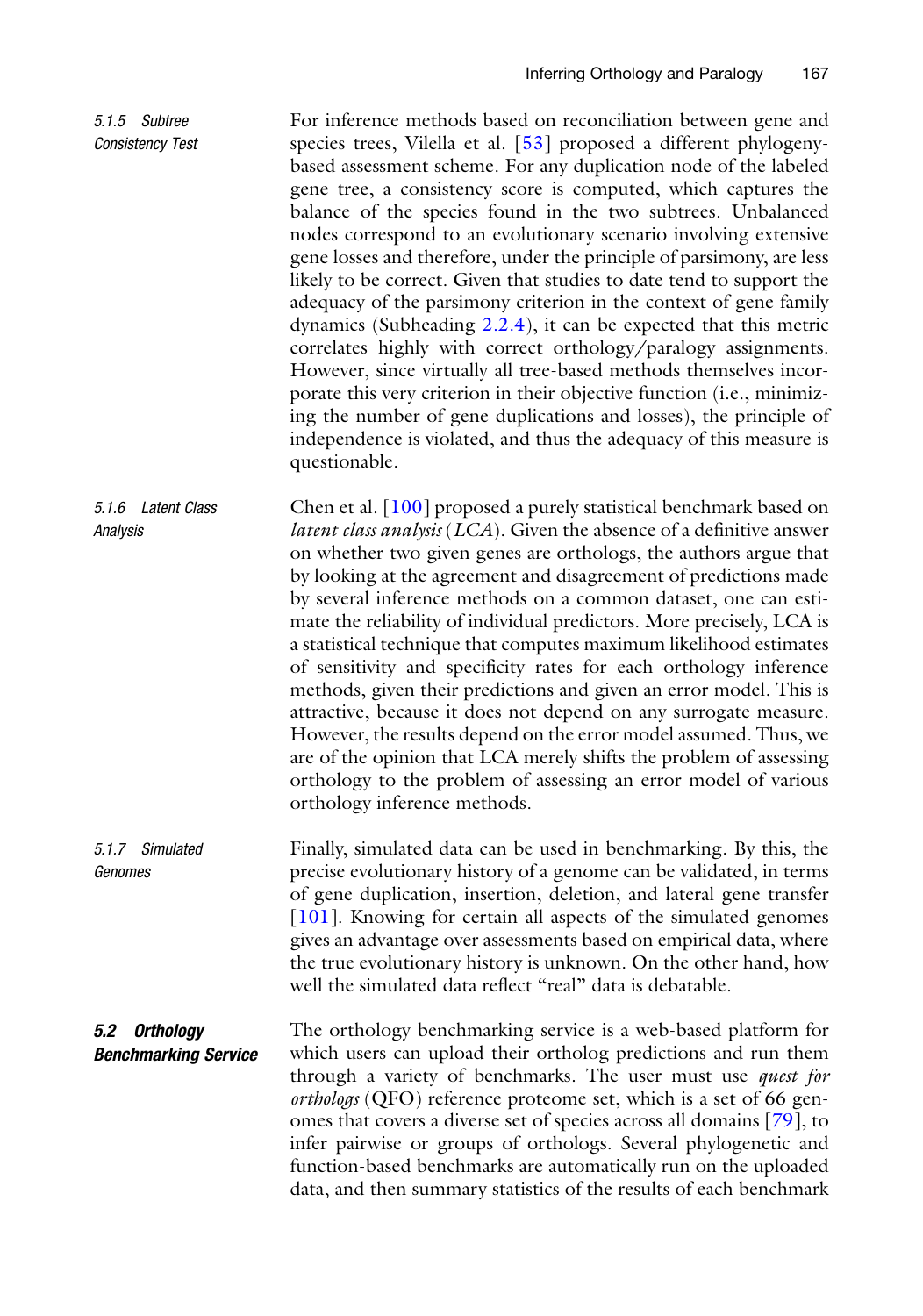|                                           | are reported. The user can compare their method's performance<br>with that of other well-known orthology inference algorithms and<br>choose to make theirs public as well. For each benchmark, a<br>precision-recall curve is reported, allowing for ease of comparison<br>and evaluation of individual inference techniques. Because of the<br>range of benchmarking tests and publicly available methods for<br>comparison, the benchmarking service is useful for both users,<br>who can check which methods work well for their particular prob-<br>lem and for method developers. The orthology benchmarking<br>service can be accessed at http://orthology.benchmarkservice.org.                     |
|-------------------------------------------|------------------------------------------------------------------------------------------------------------------------------------------------------------------------------------------------------------------------------------------------------------------------------------------------------------------------------------------------------------------------------------------------------------------------------------------------------------------------------------------------------------------------------------------------------------------------------------------------------------------------------------------------------------------------------------------------------------|
| 5.3 Conclusions on<br><b>Benchmarking</b> | Overall, it becomes apparent that there is no "magic bullet" strat-<br>egy for orthology benchmarking, as each approach discussed here<br>has its limitations (though some limitations are more serious than<br>others). Nevertheless, comparative studies based on these various<br>benchmarking measures have reported surprisingly consistent find-<br>ings $[40, 94, 96, 98, 100]$ : these assessments generally observe that<br>there is a trade-off between accuracy and coverage and most com-<br>mon databases are situated on a Pareto frontier. The various assess-<br>ments concur that the "best" orthology approach is highly<br>dependent on the various possible applications of orthology. |

# 6 Applications

As we have seen so far, there is a large diversity in the methods for orthology inference. The main reason is that, although the methods discussed here all infer orthology as part of their process, many of them have been developed for different reasons and have different ultimate goals. Unfortunately, this is often not mentioned explicitly and tends to be a source of confusion. In this section, we review some of these ultimate goals and discuss which methods and representation of orthology are better suited to address them and why.

As mentioned in the introduction, most interest for orthology is in the context of function prediction and is largely based on the belief that orthologs tend to have conserved function. A conservative approach consists in propagating function between one-to-one orthologs, i.e., pairs of orthologous genes that have not undergone gene duplication since they diverged from one another. Several orthology databases directly provide one-to-one orthology predictions. But even with those that do not, it might still be possible to obtain such predictions, for instance, by selecting hierarchical groups containing at most one sequence in each species or by extracting from reconciled trees' subtrees with no duplication. A more sophisticated approach consists in propagating gene function annotations across genomes on the basis of the full reconciled gene tree. Thomas et al.  $[102]$  $[102]$ , for instance, proposed a way to assign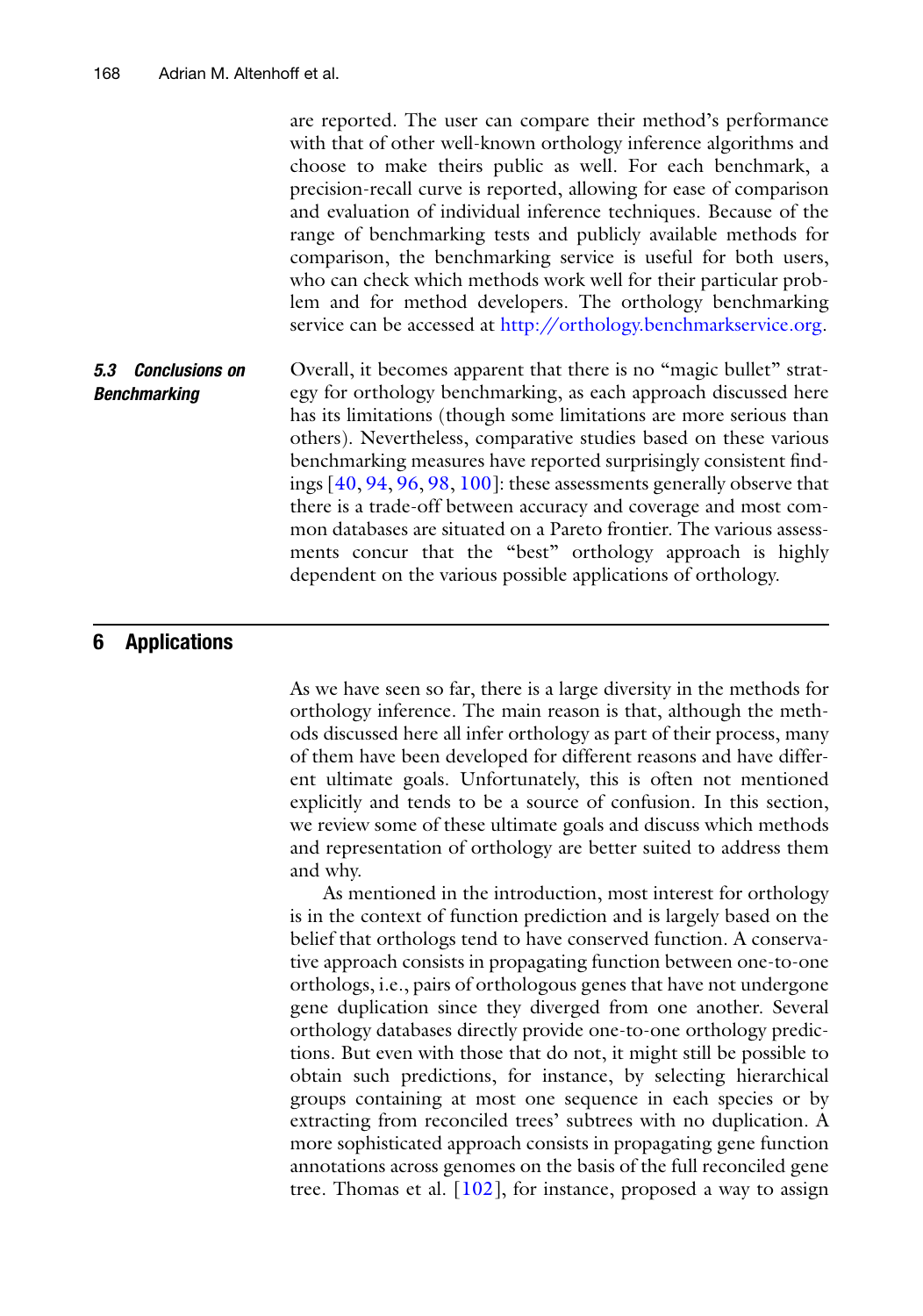gene function to uncharacterized proteins using a gene tree and a hidden Markov model (HMM) among gene families. Engelhardt et al.. [\[103\]](#page-25-25) developed a Bayesian model of function change along reconciled gene trees and showed that their approach significantly improves upon several methods based on pairwise gene function propagation. Ensembl Compara [\[53\]](#page-24-12) and Panther [[102\]](#page-25-24) are two major databases providing reconciled gene trees.

Since Darwin, one traditional question in biology has always been how species are related to each other. As we recall in the introduction of this chapter, Fitch's original motivation for defining orthology was phylogenetic inference. Indeed, the gene tree reconstructed from a set of genes which are all orthologous to each other should by definition be congruent to the species tree. OMA Groups (OMA) have this characteristic and, crucially, are constructed without help of a species tree.

Yet another application associated with orthology are general alignments between genomes, e.g., protein-protein interaction (PPI) network alignments or whole-genome alignments. Finding an optimal PPI network alignment between two genomes on the basis of the network topology alone is a computationally hard problem (i.e., it is an instance of the subgraph isomorphism problem which is NP-complete [[104](#page-26-0)]). Orthology is often used as heuristic to constrain the mapping of the corresponding genes between the two networks and thus to reduce the problem complexity of aligning networks  $[105]$  $[105]$ . For whole-genome alignments, people most often use homologous regions and use orthologs as anchor points [\[106\]](#page-26-2). These types of application typically rely on ortholog predictions between pairs of genomes, as provided, e.g., by InParanoid  $[5]$  or OMA  $[23]$  $[23]$  $[23]$ .

### 7 Conclusions and Outlook

The distinction between orthologs and paralogs is at the heart of many comparative genomic studies and applications. The original and generally accepted definition of orthology is based on the evolutionary history of pairs of genes. By contrast, there is a considerable diversity in how groups of orthologs are defined. These differences largely stem from the fact that orthology is a non-transitive relation and therefore, dividing genes into orthologous groups will either miss or wrongly include orthologous relations. This makes it important and worthwhile to identify the type of orthologous group best suited for a given application.

Regarding inference methods, while most approaches can be ordered into two fundamental paradigms—graph-based and treebased—the difference between the two is shrinking, with graphbased methods increasingly striving to capture more of the evolutionary history. On the other hand, the rapid pace at which new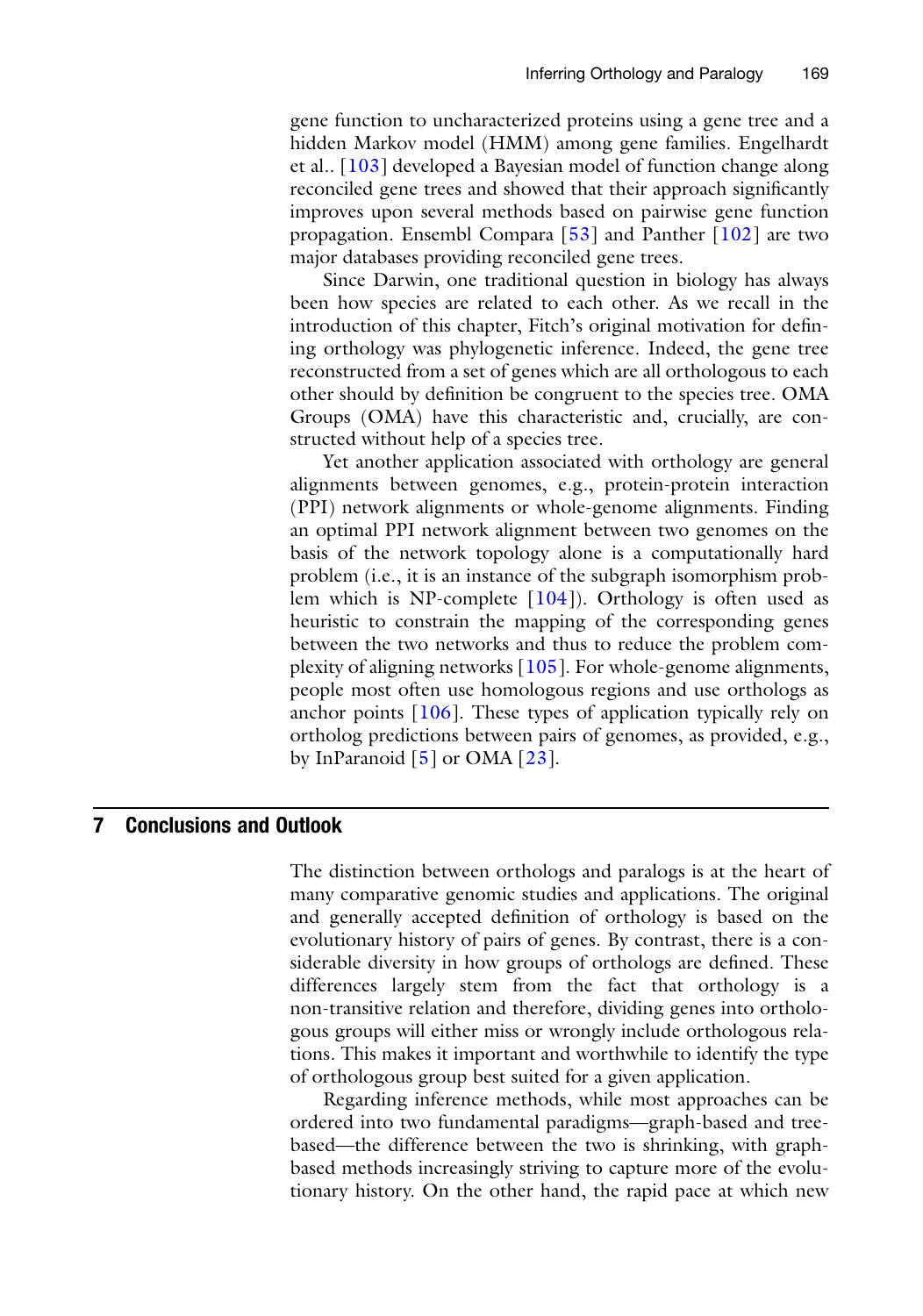genomes are sequenced limits the applicability of tree-based methods, computationally more demanding.

Benchmarking this large variety of methods remains a hard problem—from a conceptual point as described above but also because of very practical challenges such as heterogeneous data formats, genome versions, or gene identifiers. This has been recognized by the research community and has led to the development of the QFO consortium benchmarking service [\[96\]](#page-25-18).

Looking forward, we see potential in extending the current model of gene evolution, which is limited to speciation, duplication, and loss events. Indeed, nature is often much more complicated. For instance, lateral gene transfer (LGT) is believed to be a major mode of evolution in prokaryotes. While there has been several attempts at extending tree reconciliation algorithms to detecting LGT [\[107,](#page-26-3) [108\]](#page-26-0), the problem is largely unaddressed in typical orthology resources [\[109\]](#page-26-4). Another relevant evolutionary process omitted by most methods is whole-genome duplications (WGD). Even though WGD events act jointly on all gene families, with few exceptions [[110,](#page-26-5) [111\]](#page-26-6), most methods consider each gene family independently.

Overall, the orthology/paralogy dichotomy has proved to be useful but also inherently limited. Reducing the whole evolutionary history of homologous genes into binary pairwise relations is bound to be a simplification—and at times an oversimplification. The shift toward hierarchical orthologous groups is thus a promising step toward capturing more features of the evolutionary history of genes. Yet further development will still be needed, as we are nowhere close to grasp the formidable complexity of gene evolution across the full diversity of life.

# 8 Exercises

Assume the following evolutionary scenario



where duplications are depicted as star and all other splits are speciations.

- Problem #1: Draw the corresponding orthology graph, where the vertices correspond to the observed genes and the edges indicate orthologous relations between them.
- Problem #2: Apply the following two clustering methods on your orthology graph. First, reconstruct all the maximal fully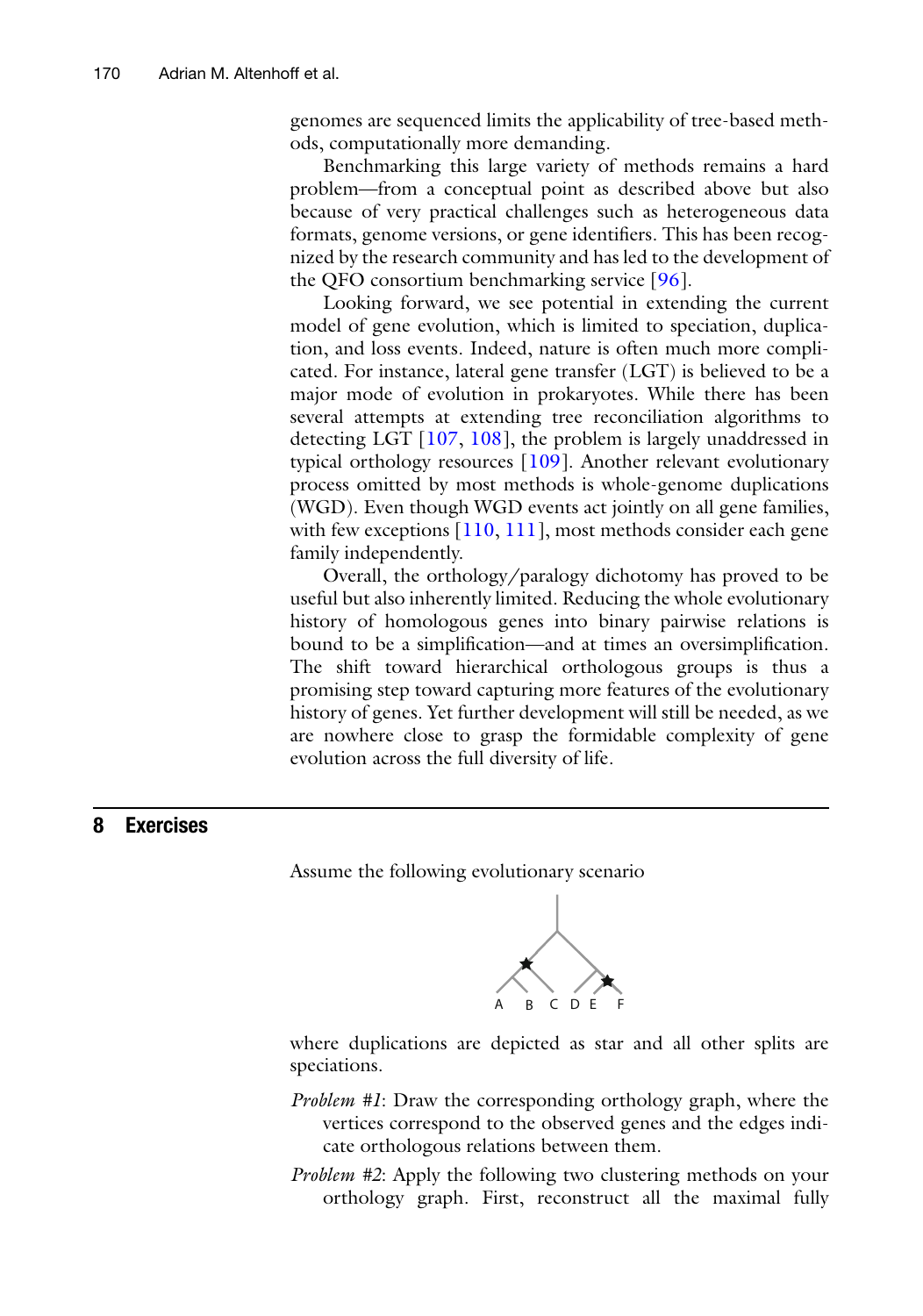connected subgraphs (cliques) that can be found. Second, reconstruct the COGs. COGs are built by merging triangles of orthologs whenever they share a common face. Remember that in both methods, a gene can only belong to a one cluster.

# Acknowledgments

We thank Stefan Zoller for helpful feedback on an earlier version of the manuscript. We gratefully acknowledge support by the Swiss National Science Foundation grant PP00P3\_150654 to CD. Adrian M. Altenhoff and Natasha M. Glover contributed equally to this work.

#### <span id="page-22-0"></span>References

- 1. Dewey CN (2012) Whole-genome alignment. Methods Mol Biol 855:237–257
- <span id="page-22-10"></span><span id="page-22-1"></span>2. Alioto T (2012) Gene prediction. In: Anisimova M (ed) Evolutionary genomics: statistical and computational methods, vol 1. Humana, Totowa, NJ, pp 175–201
- <span id="page-22-11"></span><span id="page-22-2"></span>3. Löytynoja A (2012) Alignment methods: strategies, challenges, benchmarking, and comparative overview. In: Anisimova M (ed) Evolutionary genomics: statistical and computational methods, vol 1. Humana, Totowa, NJ, pp 203–235
- <span id="page-22-12"></span><span id="page-22-3"></span>4. Fitch WM (1970) Distinguishing homologous from analogous proteins. Syst Zool 19:99–113
- <span id="page-22-4"></span>5. Remm M, Storm CEV, Sonnhammer ELL (2001) Automatic clustering of orthologs and in-paralogs from pairwise species comparisons. J Mol Biol 314:1041–1052
- <span id="page-22-5"></span>6. Glover NM, Redestig H, Dessimoz C (2016) Homoeologs: what are they and how do we infer them? Trends Plant Sci 21:609–621
- <span id="page-22-6"></span>7. Kuzniar A, van Ham RCHJ, Pongor S et al (2008) The quest for orthologs: finding the corresponding gene across genomes. Trends Genet 24:539–551
- <span id="page-22-13"></span><span id="page-22-7"></span>8. Tatusov RL, Koonin EV, Lipman DJ (1997) A genomic perspective on protein families. Science 278:631–637
- <span id="page-22-14"></span><span id="page-22-8"></span>9. Overbeek R, Fonstein M, D'Souza M et al (1999) The use of gene clusters to infer functional coupling. Proc Natl Acad Sci U S A 96:2896–2901
- <span id="page-22-15"></span><span id="page-22-9"></span>10. Smith TF, Waterman MS (1981) Identification of common molecular subsequences. J Mol Biol 147:195–197
- 11. Altschul SF, Madden TL, Schäffer AA et al (1997) Gapped BLAST and PSI-BLAST: a new generation of protein database search programs. Nucleic Acids Res 25:3389–3402
- 12. Zhang L (1997) On a Mirkin-Muchnik-Smith conjecture for comparing molecular phylogenies. J Comput Biol 4:177–187
- 13. Schreiber F, Sonnhammer ELL (2013) Hieranoid: hierarchical orthology inference. J Mol Biol 425:2072–2081
- 14. Chor B, Tuller T (2005) Maximum likelihood of evolutionary trees is hard. In: Proceedings of the 9th annual international conference on research in computational molecular biology. Springer, Berlin, pp 296–310
- 15. Jensen LJ, Julien P, Kuhn M et al (2008) eggNOG: automated construction and annotation of orthologous groups of genes. Nucleic Acids Res 36:D250–D254
- 16. Muller J, Szklarczyk D, Julien P et al (2010) eggNOG v2.0: extending the evolutionary genealogy of genes with enhanced non-supervised orthologous groups, species and functional annotations. Nucleic Acids Res 38:D190–D195
- 17. Huerta-Cepas J, Szklarczyk D, Forslund K et al (2016) eggNOG 4.5: a hierarchical orthology framework with improved functional annotations for eukaryotic, prokaryotic and viral sequences. Nucleic Acids Res 44: D286–D293
- 18. Kaduk M, Sonnhammer E (2017) Improved orthology inference with Hieranoid 2. Bioinformatics 33:1154–1159
- 19. Ostlund G, Schmitt T, Forslund K et al (2010) InParanoid 7: new algorithms and tools for eukaryotic orthology analysis. Nucleic Acids Res 38:D196–D203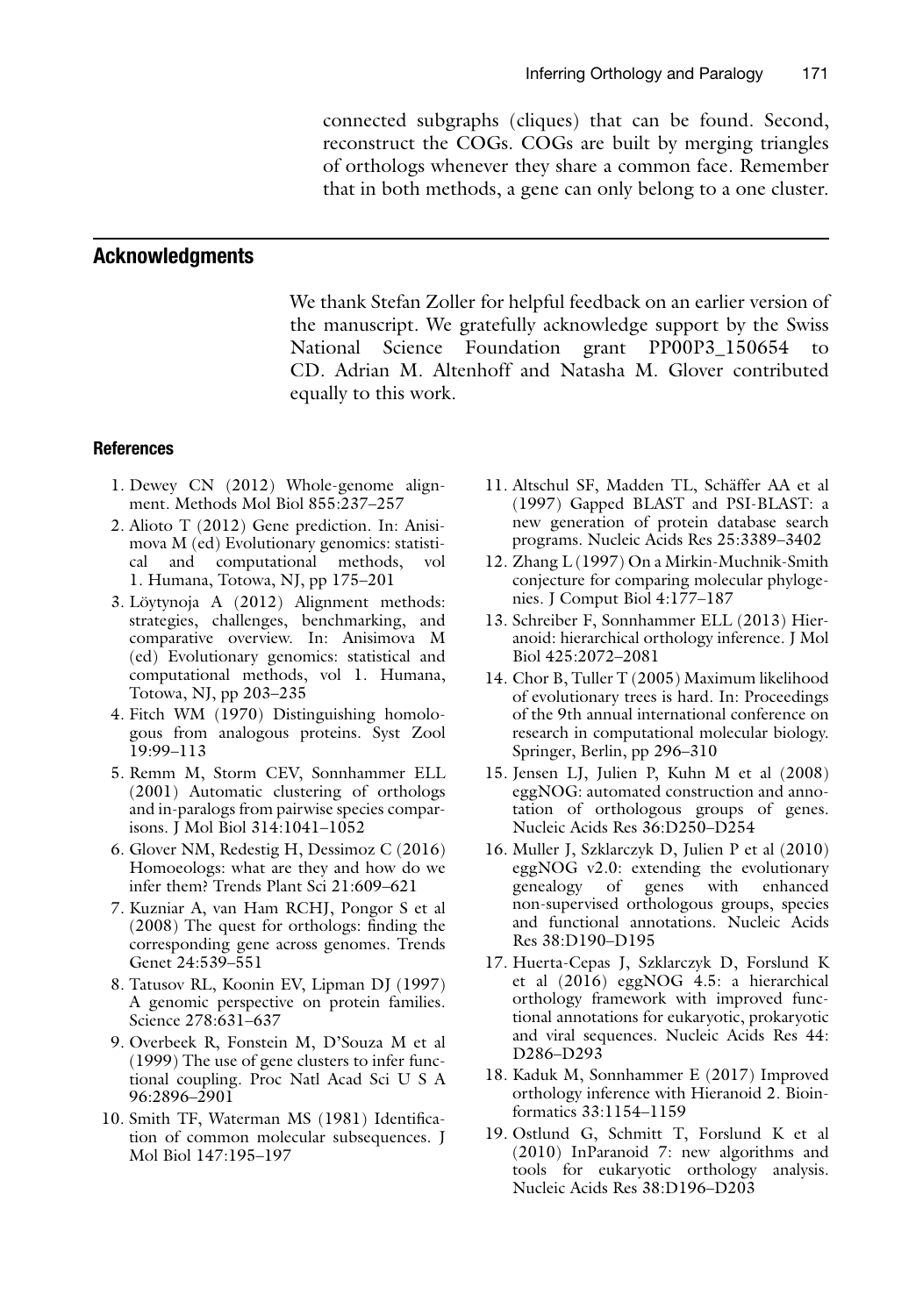- <span id="page-23-13"></span><span id="page-23-0"></span>20. Sonnhammer ELL, Östlund G (2015) InParanoid 8: orthology analysis between 273 proteomes, mostly eukaryotic. Nucleic Acids Res 43:D234–D239
- <span id="page-23-14"></span><span id="page-23-1"></span>21. Altenhoff AM, Gil M, Gonnet GH et al (2013) Inferring hierarchical orthologous groups from orthologous gene pairs. PLoS One 8:e53786
- <span id="page-23-16"></span><span id="page-23-15"></span><span id="page-23-2"></span>22. Train C-M, Glover NM, Gonnet GH et al (2017) Orthologous Matrix (OMA) algorithm 2.0: more robust to asymmetric evolutionary rates and more scalable hierarchical orthologous group inference. Bioinformatics 33:i75–i82
- <span id="page-23-17"></span><span id="page-23-3"></span>23. Dessimoz C, Cannarozzi G, Gil M et al (2005) OMA, a comprehensive, automated project for the identification of orthologs from complete genome data: introduction and first achievements. In: Comparative genomics. Springer, Berlin, pp 61–72
- <span id="page-23-18"></span><span id="page-23-4"></span>24. Altenhoff AM, Schneider A, Gonnet GH et al (2011) OMA 2011: orthology inference among 1000 complete genomes. Nucleic Acids Res 39:D289–D294
- <span id="page-23-19"></span><span id="page-23-5"></span>25. Kriventseva EV, Rahman N, Espinosa O et al (2008) OrthoDB: the hierarchical catalog of eukaryotic orthologs. Nucleic Acids Res 36: D271–D275
- <span id="page-23-20"></span><span id="page-23-6"></span>26. Zdobnov EM, Tegenfeldt F, Kuznetsov D et al (2017) OrthoDB v9.1: cataloging evolutionary and functional annotations for animal, fungal, plant, archaeal, bacterial and viral orthologs. Nucleic Acids Res 45:D744–D749
- <span id="page-23-21"></span><span id="page-23-7"></span>27. Linard B, Thompson JD, Poch O et al (2011) OrthoInspector: comprehensive orthology analysis and visual exploration. BMC Bioinform 12:11
- <span id="page-23-22"></span><span id="page-23-8"></span>28. Linard B, Allot A, Schneider R et al (2015) OrthoInspector 2.0: software and database updates. Bioinformatics 31:447–448
- <span id="page-23-23"></span><span id="page-23-9"></span>29. Li L, Stoeckert CJ Jr, Roos DS (2003) OrthoMCL: identification of ortholog groups for eukaryotic genomes. Genome Res 13:2178–2189
- <span id="page-23-24"></span><span id="page-23-10"></span>30. Chen F, Mackey AJ, Stoeckert CJ Jr et al (2006) OrthoMCL-DB: querying a comprehensive multi-species collection of ortholog groups. Nucleic Acids Res 34:D363–D368
- <span id="page-23-25"></span><span id="page-23-11"></span>31. Wall DP, Fraser HB, Hirsh AE (2003) Detecting putative orthologs. Bioinformatics 19:1710–1711
- <span id="page-23-26"></span>32. DeLuca TF, Wu I-H, Pu J et al (2006) Roundup: a multi-genome repository of orthologs and evolutionary distances. Bioinformatics 22:2044–2046
- <span id="page-23-12"></span>33. DeLuca TF, Cui J, Jung J-Y et al (2012) Roundup 2.0: enabling comparative

genomics for over 1800 genomes. Bioinformatics 28:715–716

- 34. Fulton DL, Li YY, Laird MR et al (2006) Improving the specificity of high-throughput ortholog prediction. BMC Bioinform 7:270
- 35. Koski LB, Golding GB (2001) The closest BLAST hit is often not the nearest neighbor. J Mol Evol 52:540–542
- 36. Roth ACJ, Gonnet GH, Dessimoz C (2008) Algorithm of OMA for large-scale orthology inference. BMC Bioinform 9:518
- 37. Dessimoz C, Boeckmann B, Roth ACJ et al (2006) Detecting non-orthology in the COGs database and other approaches grouping orthologs using genome-specific best hits. Nucleic Acids Res 34:3309–3316
- 38. Kristensen DM, Kannan L, Coleman MK et al (2010) A low-polynomial algorithm for assembling clusters of orthologous groups from intergenomic symmetric best matches. Bioinformatics 26:1481–1487
- 39. Van Dongen SM (2001) Graph clustering by flow simulation. PhD thesis, University of Utrecht
- 40. Boeckmann B, Robinson-Rechavi M, Xenarios I et al (2011) Conceptual framework and pilot study to benchmark phylogenomic databases based on reference gene trees. Brief Bioinform 12:423–435
- 41. Jothi R, Zotenko E, Tasneem A et al (2006) COCO-CL: hierarchical clustering of homology relations based on evolutionary correlations. Bioinformatics 22:779–788
- 42. Nei M (1987) Molecular evolutionary genetics. Columbia University Press, New York
- 43. Goodman M, Czelusniak J, Moore GW et al (1979) Fitting the gene lineage into its species lineage, a Parsimony strategy illustrated by cladograms constructed from globin sequences. Syst Zool 28:132–163
- 44. Page RDM (1994) Maps between trees and cladistic analysis of historical associations among genes, organisms, and areas. Syst Biol 43:58–77
- 45. Mirkin B, Muchnik I, Smith TF (1995) A biologically consistent model for comparing molecular phylogenies. J Comput Biol 2:493–507
- 46. Eulenstein O (1997) A linear time algorithm for tree mapping. Arbeitspapiere der GMD No. 1046, St
- 47. Zmasek CM, Eddy SR (2001) A simple algorithm to infer gene duplication and speciation events on a gene tree. Bioinformatics 17:821–828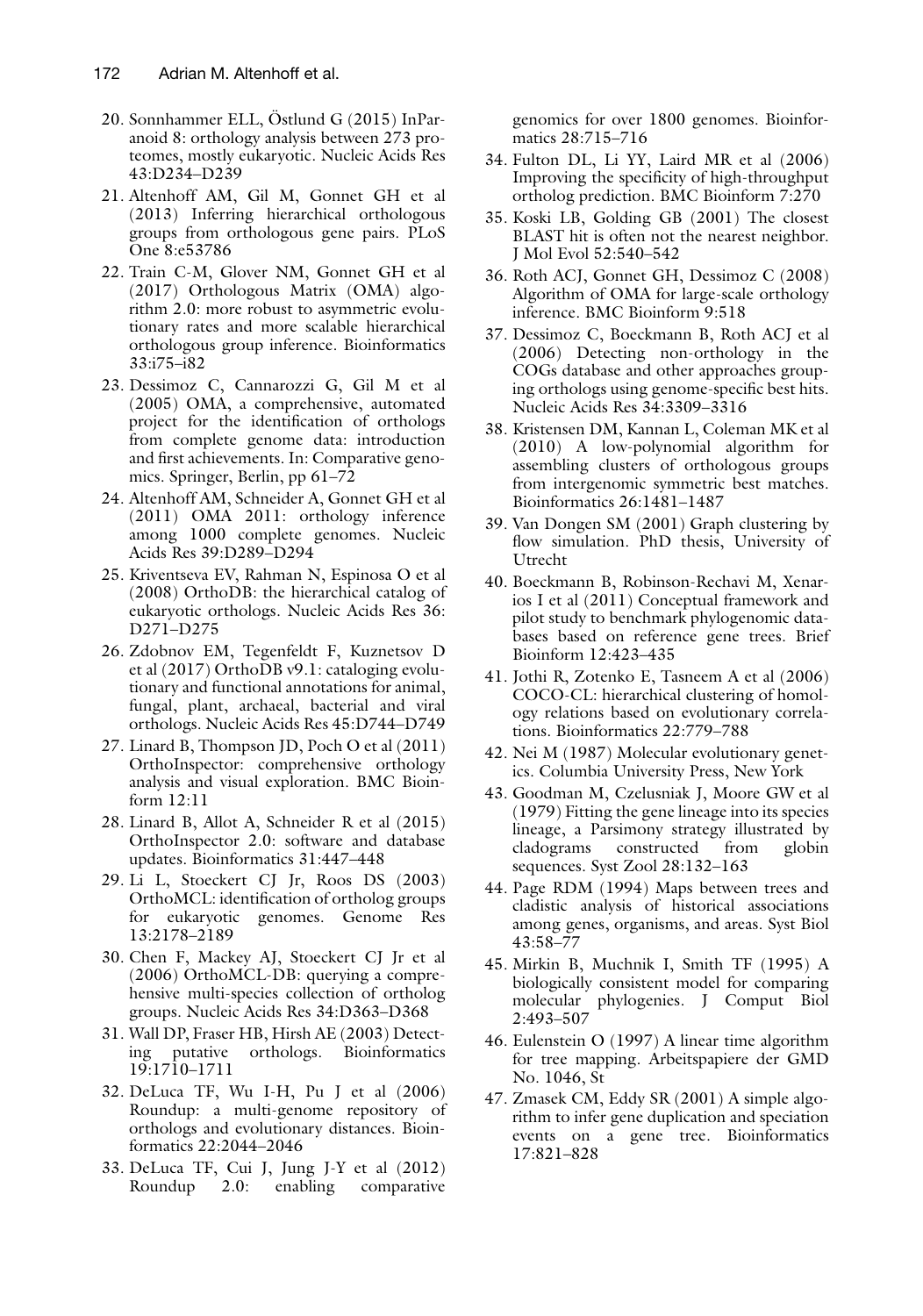- <span id="page-24-0"></span>48. Poptsova MS, Gogarten JP (2007) Branch-Clust: a phylogenetic algorithm for selecting gene families. BMC Bioinform 8:120
- <span id="page-24-1"></span>49. Arvestad L, Berglund A-C, Lagergren J et al (2003) Bayesian gene/species tree reconciliation and orthology analysis using MCMC. Bioinformatics 19(Suppl 1):i7–i15
- <span id="page-24-14"></span>50. Akerborg Ö, Sennblad B, Arvestad L et al (2009) Simultaneous Bayesian gene tree reconstruction and reconciliation analysis. Proc Natl Acad Sci U S A 106:5714–5719
- <span id="page-24-15"></span><span id="page-24-2"></span>51. Ullah I, Sjöstrand J, Andersson P et al (2015) Integrating sequence evolution into probabilistic orthology analysis. Syst Biol 64:969–982
- <span id="page-24-16"></span><span id="page-24-3"></span>52. Li H, Coghlan A, Ruan J et al (2006) Tree-Fam: a curated database of phylogenetic trees of animal gene families. Nucleic Acids Res 34: D572–D580
- <span id="page-24-18"></span><span id="page-24-17"></span><span id="page-24-12"></span>53. Vilella AJ, Severin J, Ureta-Vidal A et al (2009) EnsemblCompara GeneTrees: complete, duplication-aware phylogenetic trees in vertebrates. Genome Res 19:327–335
- <span id="page-24-19"></span><span id="page-24-4"></span>54. Herrero J, Muffato M, Beal K et al (2016) Ensembl comparative genomics resources. Database 2016:bav096
- <span id="page-24-5"></span>55. Dufayard J-F, Duret L, Penel S et al (2005) Tree pattern matching in phylogenetic trees: automatic search for orthologs or paralogs in homologous gene sequence databases. Bioinformatics 21:2596–2603
- <span id="page-24-21"></span><span id="page-24-20"></span><span id="page-24-6"></span>56. Penel S, Arigon A-M, Dufayard J-F et al (2009) Databases of homologous gene families for comparative genomics. BMC Bioinform 10(Suppl 6):S3
- <span id="page-24-22"></span><span id="page-24-7"></span>57. van der Heijden RTJM, Snel B, van Noort V et al (2007) Orthology prediction at scalable resolution by phylogenetic tree analysis. BMC Bioinform 8:83
- <span id="page-24-23"></span><span id="page-24-8"></span>58. Storm CEV, Sonnhammer ELL (2002) Automated ortholog inference from phylogenetic trees and calculation of orthology reliability. Bioinformatics 18:92–99
- <span id="page-24-9"></span>59. Huerta-Cepas J, Dopazo H, Dopazo J et al (2007) The human phylome. Genome Biol 8: R109
- <span id="page-24-24"></span><span id="page-24-10"></span>60. Huerta-Cepas J, Capella-Gutiérrez S, Pryszcz LP et al (2014) PhylomeDB v4: zooming into the plurality of evolutionary histories of a genome. Nucleic Acids Res 42:D897–D902
- <span id="page-24-26"></span><span id="page-24-25"></span><span id="page-24-11"></span>61. Berglund-Sonnhammer A-C, Steffansson P, Betts MJ et al (2006) Optimal gene trees from sequences and species trees using a soft interpretation of parsimony. J Mol Evol 63:240–250
- <span id="page-24-13"></span>62. Hallett MT, Lagergren J (2000) New algorithms for the duplication-loss model. In:

Proceedings of the fourth annual international conference on computational molecular biology. ACM, New York, NY, pp 138–146

- 63. Zmasek CM, Eddy SR (2002) RIO: analyzing proteomes by automated phylogenomics using resampled inference of orthologs. BMC Bioinform 3:14
- 64. Farris JS (1972) Estimating phylogenetic trees from distance matrices. Am Nat 106:645–668
- 65. Avise JC, Bowen BW, Lamb T et al (1992) Mitochondrial DNA evolution at a turtle's pace: evidence for low genetic variability and reduced microevolutionary rate in the Testudines. Mol Biol Evol 9:457–473
- 66. Ayala FJ (1999) Molecular clock mirages. Bioessays 21:71–75
- 67. Tria FDK, Landan G, Dagan T (2017) Phylogenetic rooting using minimal ancestor deviation. Nat Ecol Evol 1:193
- 68. Huelsenbeck JP, Bollback JP, Levine AM (2002) Inferring the root of a phylogenetic tree. Syst Biol 51:32–43
- 69. Tarrío R, Rodríguez-Trelles F, Ayala FJ (2000) Tree rooting with outgroups when they differ in their nucleotide composition from the ingroup: the Drosophila saltans and Willistoni groups, a case study. Mol Phylogenet Evol 16:344–349
- 70. Graybeal A (1998) Is it better to add taxa or characters to a difficult phylogenetic problem? Syst Biol 47(1):9–17
- 71. Rokas A, Williams BL, King N et al (2003) Genome-scale approaches to resolving incongruence in molecular phylogenies. Nature 425:798–804
- 72. Yang Z, Goldman N, Friday A (1994) Comparison of models for nucleotide substitution used in maximum-likelihood phylogenetic estimation. Mol Biol Evol 11:316–324
- 73. Anisimova M, Gascuel O (2006) Approximate likelihood-ratio test for branches: a fast, accurate, and powerful alternative. Syst Biol 55:539–552
- 74. Durand D, Halldórsson BV, Vernot B (2006) A hybrid micro-macroevolutionary approach to gene tree reconstruction. J Comput Biol 13:320–335
- 75. Lynch M, Conery JS (2000) The evolutionary fate and consequences of duplicate genes. Science 290:1151–1155
- 76. Robinson-Rechavi M, Marchand O, Escriva H et al (2001) Euteleost fish genomes are characterized by expansion of gene families. Genome Res 11:781–788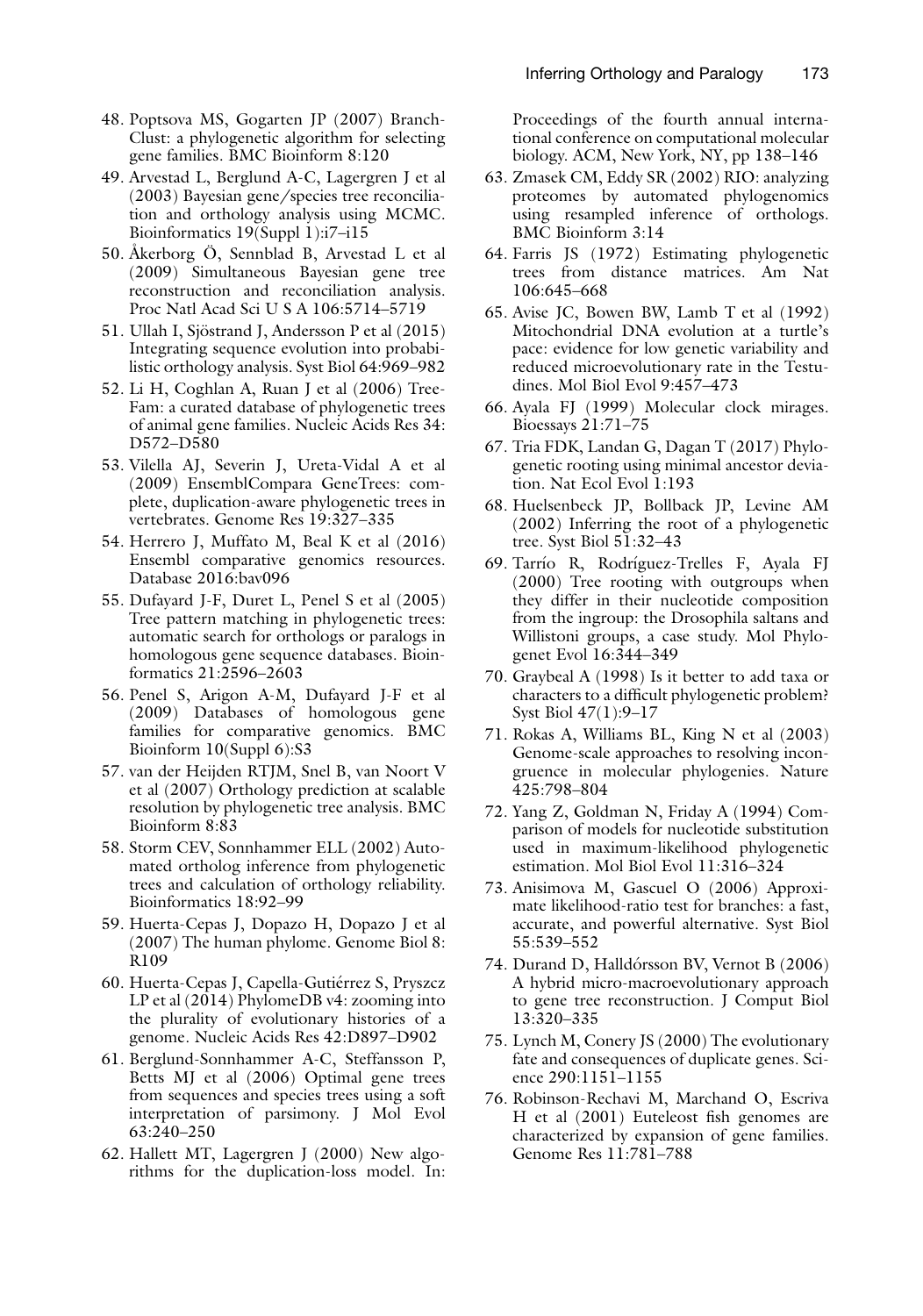- <span id="page-25-0"></span>77. Kendall DG (1948) On the generalized "birth-and-death" process. Ann Math Stat 19:1–15
- <span id="page-25-14"></span><span id="page-25-1"></span>78. Doyon J-P, Hamel S, Chauve C (2012) An efficient method for exploring the space of gene tree/species tree reconciliations in a probabilistic framework. IEEE/ACM Trans Comput Biol Bioinform 9:26–39
- <span id="page-25-15"></span><span id="page-25-2"></span>79. Gabaldón T, Dessimoz C, Huxley-Jones J et al (2009) Joining forces in the quest for orthologs. Genome Biol 10:403
- <span id="page-25-3"></span>80. Contreras-Moreira B, Vinuesa P (2013) GET\_HOMOLOGUES, a versatile software package for scalable and robust microbial pangenome analysis. Appl Environ Microbiol 79:7696–7701
- <span id="page-25-17"></span><span id="page-25-16"></span><span id="page-25-4"></span>81. Salgado D, Gimenez G, Coulier F et al (2008) COMPARE, a multi-organism system for cross-species data comparison and transfer of information. Bioinformatics 24:447–449
- <span id="page-25-5"></span>82. Eyre TA, Wright MW, Lush MJ et al (2007) HCOP: a searchable database of human orthology predictions. Brief Bioinform 8:2–5
- <span id="page-25-18"></span><span id="page-25-6"></span>83. Hu Y, Flockhart I, Vinayagam A et al (2011) An integrative approach to ortholog prediction for disease-focused and other functional studies. BMC Bioinform 12:357
- <span id="page-25-19"></span><span id="page-25-7"></span>84. Maher MC, Hernandez RD (2015) Rock, paper, scissors: harnessing complementarity in ortholog detection methods improves comparative genomic inference. G3 5:629–638
- <span id="page-25-20"></span><span id="page-25-8"></span>85. Pereira C, Denise A, Lespinet O (2014) A meta-approach for improving the prediction and the functional annotation of ortholog groups. BMC Genomics 15(Suppl 6):S16
- <span id="page-25-21"></span><span id="page-25-9"></span>86. Pryszcz LP, Huerta-Cepas J, Gabaldón T (2011) MetaPhOrs: orthology and paralogy predictions from multiple phylogenetic evidence using a consistency-based confidence score. Nucleic Acids Res 39:e32
- <span id="page-25-23"></span><span id="page-25-22"></span><span id="page-25-10"></span>87. Sutphin GL, Mahoney JM, Sheppard K et al (2016) WORMHOLE: novel least diverged ortholog prediction through machine learning. PLoS Comput Biol 12:e1005182
- <span id="page-25-11"></span>88. Tabari E, Su Z (2017) PorthoMCL: parallel orthology prediction using MCL for the realm of massive genome availability. Big Data Anal 2:4
- <span id="page-25-24"></span><span id="page-25-12"></span>89. Cosentino S, Iwasaki W (2018) SonicParanoid: extremely fast, accurate, and easy orthology inference. Bioinformatics. [https://](https://doi.org/10.1093/bioinformatics/bty631) [doi.org/10.1093/bioinformatics/bty631](https://doi.org/10.1093/bioinformatics/bty631)
- <span id="page-25-25"></span><span id="page-25-13"></span>90. Buchfink B, Xie C, Huson DH (2015) Fast and sensitive protein alignment using DIA-MOND. Nat Methods 12:59–60
- 91. Steinegger M, Söding J (2017) MMseqs2 enables sensitive protein sequence searching for the analysis of massive data sets. Nat Biotechnol 35(11):1026–1028
- 92. Wittwer LD, Piližota I, Altenhoff AM et al (2014) Speeding up all-against-all protein comparisons while maintaining sensitivity by considering subsequence-level homology. PeerJ 2:e607
- 93. Huerta-Cepas J, Forslund K, Coelho LP et al (2017) Fast genome-wide functional annotation through orthology assignment by eggNOG-Mapper. Mol Biol Evol 34:2115–2122
- 94. Hulsen T, Huynen MA, de Vlieg J et al (2006) Benchmarking ortholog identification methods using functional genomics data. Genome Biol 7:R31
- 95. Altenhoff AM, Studer RA, Robinson-Rechavi M et al (2012) Resolving the ortholog conjecture: orthologs tend to be weakly, but significantly, more similar in function than paralogs. PLoS Comput Biol 8:e1002514
- 96. Altenhoff AM, Boeckmann B, Capella-Gutierrez S et al (2016) Standardized benchmarking in the quest for orthologs. Nat Methods 13:425–430
- 97. Studer RA, Robinson-Rechavi M (2009) How confident can we be that orthologs are similar, but paralogs differ? Trends Genet 25:210–216
- 98. Altenhoff AM, Dessimoz C (2009) Phylogenetic and functional assessment of orthologs inference projects and methods. PLoS Comput Biol 5:e1000262
- 99. Trachana K, Larsson TA, Powell S et al (2011) Orthology prediction methods: a quality assessment using curated protein families. BioEssays 33:769–780
- 100. Chen F, Mackey AJ, Vermunt JK et al (2007) Assessing performance of orthology detection strategies applied to eukaryotic genomes. PLoS One 2:e383
- 101. Dalquen DA, Altenhoff AM, Gonnet GH et al (2013) The impact of gene duplication, insertion, deletion, lateral gene transfer and sequencing error on orthology inference: a simulation study. PLoS One 8:e56925
- 102. Thomas PD, Campbell MJ, Kejariwal A et al (2003) PANTHER: a library of protein families and subfamilies indexed by function. Genome Res 13:2129–2141
- 103. Engelhardt BE, Jordan MI, Muratore KE et al (2005) Protein molecular function prediction by Bayesian phylogenomics. PLoS Comput Biol 1:e45